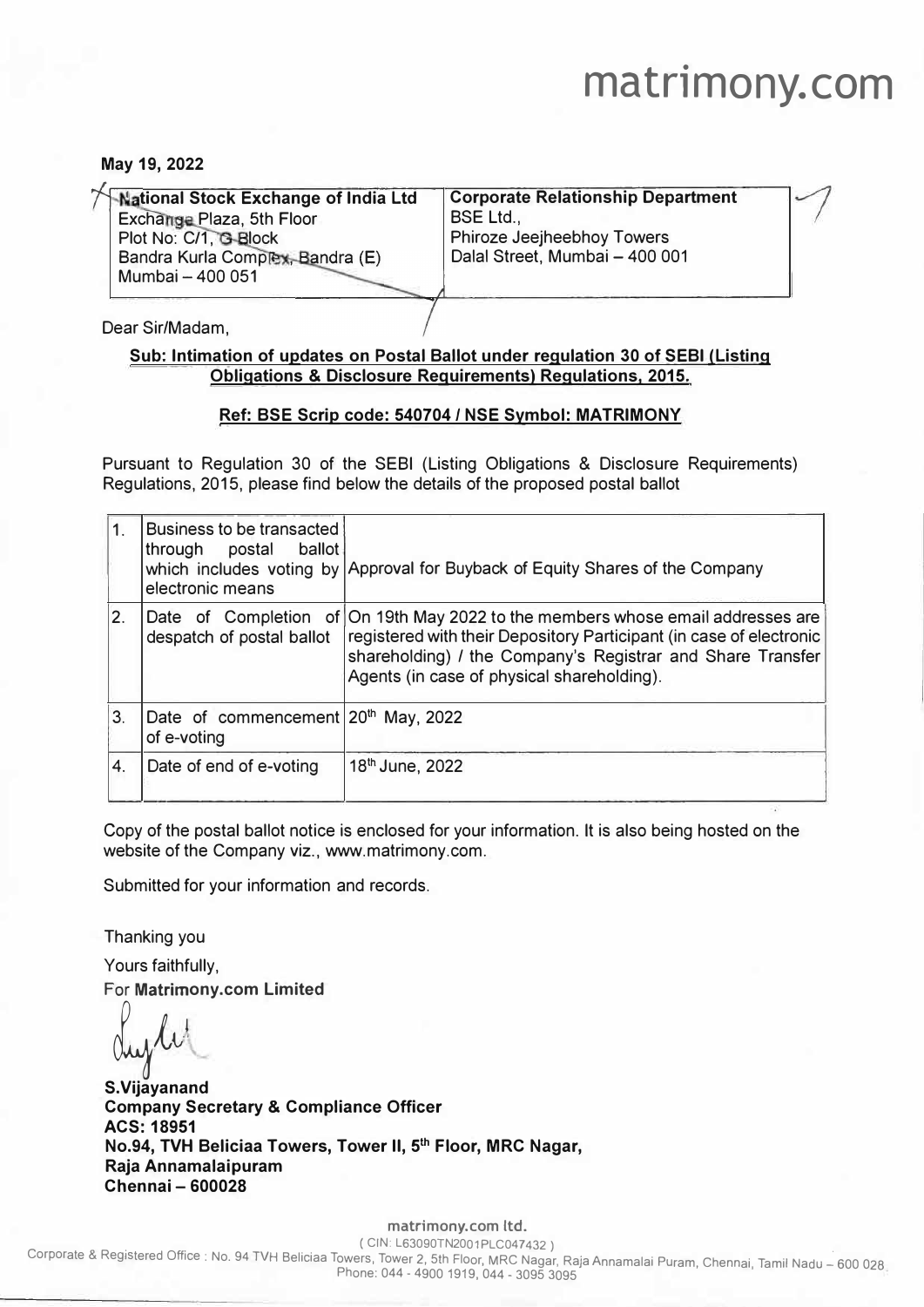# matrimony.com



### **MATRIMONY.COM LIMITED**

**CIN:** L63090TN2001PLC047432 **Registered Office:** No.94, TVH Beliciaa Towers, Tower II, 5th Floor, MRC Nagar, Raja Annamalaipuram, Chennai - 600028 India **Tel:** +91 44 49001919; **[E-mail](mailto:investors@goindigo.in;)**: investors@matrimony.com; **Website**: www.matrimony.com

#### **POSTAL BALLOT NOTICE**

*(Pursuant to Section 110 of the Companies Act, 2013, Rule 22 of the Companies (Management and Administration) Rules, 2014 and MCA Circulars)*

Dear Member(s),

NOTICE is hereby given, pursuant to the provisions of Sections 108, 110 and other applicable provisions, if any, of the Companies Act, 2013 (the "**Act**") read with Rules 20 and 22 of the Companies (Management and Administration) Rules, 2014 ("**Rules**"), Regulation 44 of the Securities and Exchange Board of India (Listing Obligations and Disclosure Requirements) Regulations, 2015 ("**Listing Regulations**"), General Circular No. 14/2020 dated April 8, 2020, General Circular No. 17/2020 dated April 13, 2020, General Circular No. 22/2020 dated June 15, 2020, General Circular No. 33/2020 dated September 28, 2020, General Circular No. 39/2020 dated December 31, 2020, General Circular No. 10/2021 dated June 23, 2021, General Circular No. 20/2021 dated December 8, 2021 and General Circular No. 3/2022 dated May 5, 2022, (the "**MCA Circulars**"), including any statutory modifications, amendments or re-enactment(s) thereof for the time being in force, that the Resolution appended below is proposed to be passed as a Special Resolution by the Members of Matrimony.com Limited (the "**Company**") by means of postal ballot ("**Postal Ballot**") only through electronic means ("**remote evoting**").

For avoidance of any doubt due to the general understanding of meaning of 'Postal Ballot' as voting by post (which is not contemplated in this Notice), the term 'remote e-voting' is consciously used in this Notice (instead of using the term 'Postal Ballot') which appropriately clarifies that the manner of voting on the resolution is restricted to voting only through remote e-voting. In compliance with the requirements of the MCA Circulars, this Postal Ballot Notice is being sent only through electronic mode to those Members whose e-mail addresses are registered with the Company/Depositories. If your email address is not registered with the Company/Depositories, please follow the process provided in the Notes to receive this Postal Ballot Notice and login ID and password for remote e- voting. A hard copy of Postal Ballot Notice along with Postal Ballot Forms and pre-paid business reply envelope will not be sent to the Members for the present Postal Ballot and Members are required to communicate their Assent or Dissent through the remote e-voting system only. The instructions for remote e-voting are appended to this Notice.

An Explanatory Statement pursuant to the provisions of Section 102, 110 of the Act and other applicable provisions, read with the respective Rules and the MCA Circulars, pertaining to the aforesaid resolutions setting out the material facts concerning the item of business and the reasons is annexed hereto for your consideration. The Postal Ballot Notice is also available on the website of the Company at www.matrimony.com

Pursuant to Rule 22(5) of the Rules, the Board of Directors of the Company has appointed Shri V Suresh (Membership No. FCS 2969, CP No 6032) Practicing Company Secretary, as the scrutinizer to conduct the Postal Ballot e-voting process in a fair and transparent manner.

The Company has engaged the services of KFin Technologies Limited ('**KFin'**) for the purpose of providing remote e-voting facility to all its Members. Remote e-voting shall commence from **Friday, May 20, 2022, at 9.00 A.M. (IST)** and shall end on **Saturday, June 18, 2022, at 5.00 P.M. (IST).**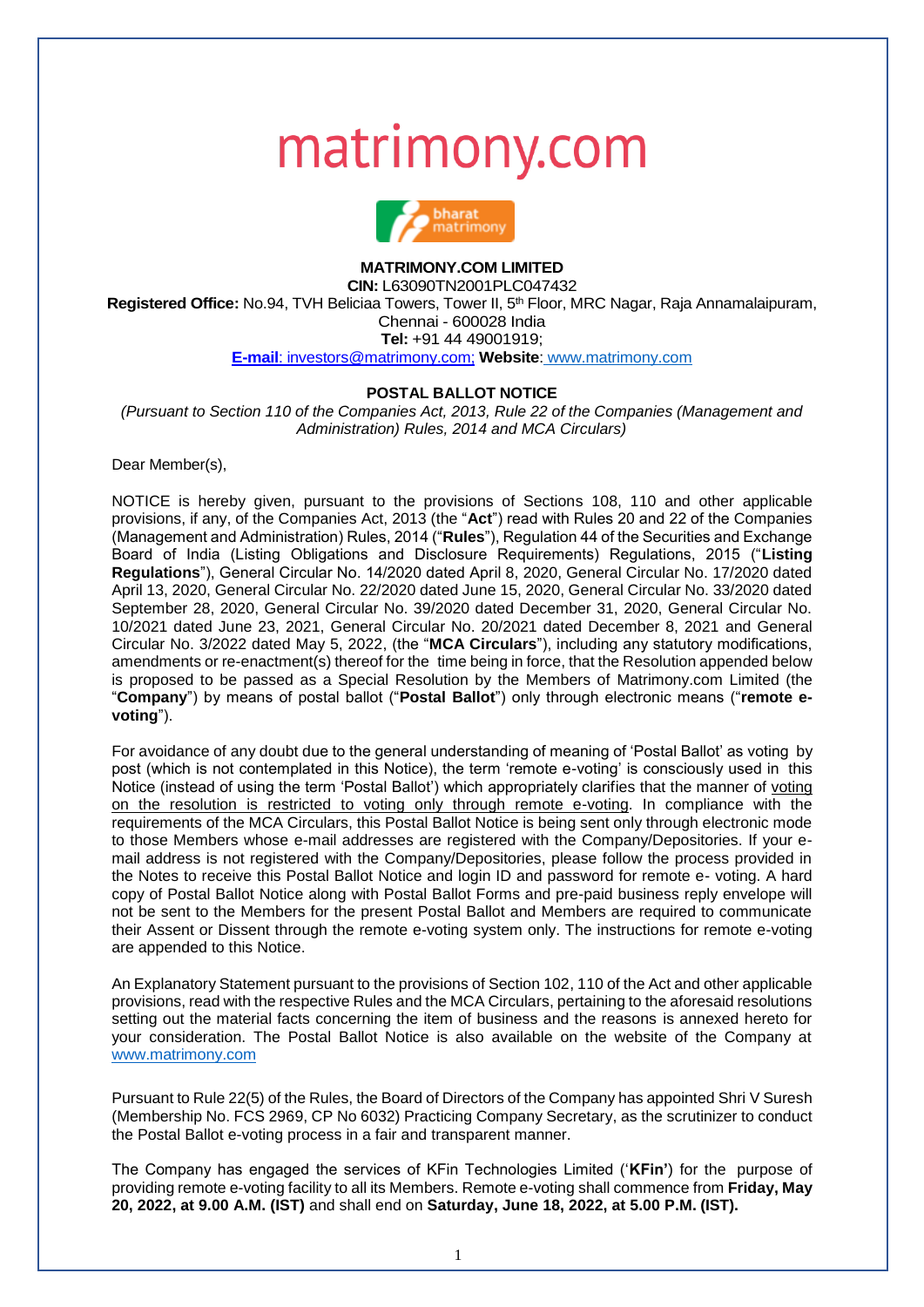Since as per aforesaid MCA Circulars members can vote through remote e-voting process, members are requested to read the e-voting and other instructions as set out in this notice.

#### **SPECIAL BUSINESS**

#### **Approval for Buyback of Equity Shares of the Company**

To consider and, if thought fit, to pass the following Resolution as a Special Resolution:

**"RESOLVED THAT** pursuant to Article 16 of the Articles of Association of the Company and in accordance with the provisions of Sections 68, 69, 70, 110 and all other applicable provisions, if any, of the Companies Act, 2013, as amended (**"Act"**) read with the Companies (Share Capital and Debentures) Rules, 2014, the Companies (Management and Administration) Rules, 2014 and other relevant Rules made thereunder, each as amended from time to time and the provisions of the Securities and Exchange Board of India (Buy‐ Back of Securities) Regulations, 2018, as amended (**"SEBI Buy Back Regulations"**), the Securities and Exchange Board of India (Listing Obligations and Disclosure Requirements) Regulations, 2015, as amended, (**"SEBI Listing Regulations"**) and subject to such other approvals, permissions, consents, sanctions and exemptions of Securities and Exchange Board of India (**"SEBI"**), the stock exchanges on which the Equity Shares of the Company are listed ("Stock Exchanges"), Reserve Bank of India ("RBI") and/or other authorities, institutions or bodies (together with SEBI and RBI, the **"Appropriate Authorities"**), as may be necessary, and subject to such conditions, alterations, amendments and modifications as may be prescribed or imposed by them while granting such approvals, permissions, consents, sanctions and exemptions which may be agreed by the Board of Directors of the Company (**"Board"**, which term shall be deemed to include any committee of the Board and/or officials, which the Board may constitute/authorise to exercise its powers, including the powers conferred by this resolution (the **"Buy Back Committee"**), the consent of shareholders be and is hereby accorded for the buy back by the Company of its fully paid‐up equity shares having a face value of ₹ 5 (Rupees Five only) each (**"Equity Shares"**), for an amount not exceeding ₹ 750 million (Rupees Seven Hundred and Fifty million only), excluding any expenses incurred or to be incurred for the Buy Back viz. brokerage costs, fees, turnover charges, taxes such as securities transaction tax and goods and services tax (if any), tax on distributed income on Buy Back, stamp duty, advisors fees, filing fees, public announcement expenses, printing and dispatch expenses, if any, and other incidental and related expenses and charges etc. (**"Transaction Costs"**) (such amount hereinafter referred to as the **"Maximum Buy Back Size"**), being 24.24% and 24.36% of the aggregate of the total paid‐up Equity Share capital and free reserves of the Company based on the latest standalone and consolidated audited financial statements of the Company respectively as at March 31, 2022, at a buy back price not exceeding ₹ 1150 (Rupees One Thousand One Hundred and Fifty Only) per Equity Share (**"Maximum Buy Back Price"**), payable in cash, from the shareholders/beneficial owners of the Equity Shares of the Company as on a record date to be subsequently decided by the Board/Buy Back Committee (**"Record Date"**), through the "Tender Offer" route, on a proportionate basis as prescribed under the SEBI Buy Back Regulations (hereinafter referred to as the **"Buy Back"**);

**RESOLVED FURTHER THAT** at the Maximum Buy Back Price i.e. ₹ 1150 (Rupees One Thousand One Hundred and Fifty Only) per Equity Share and for Maximum Buy Back Size i.e. ₹ 750 million (Rupees Seven Hundred and Fifty million only), indicative maximum number of Equity Shares proposed to bought back would be 6,52,173 (Six Lakhs Fifty Two Thousand One Hundred and Seventy Three) Equity Shares (**"Indicative Maximum Buy Back Shares"**). However, the actual bought back Equity Shares may exceed the Indicative Maximum Buy Back Shares, if the Buy Back price fixed by the Board/Buy Back Committee is less than the Maximum Buy Back Price, subject to not exceeding 25% of the total number of Equity shares in the paid‐up Equity Share capital of the Company and the amount utilized shall not exceed Maximum Buy Back Size;

**RESOLVED FURTHER THAT** in terms of Regulation 6 of the SEBI Buy Back Regulations, the Company may Buy Back Equity Shares from the existing shareholders/beneficial owners including promoters and promoter group of the Company (including members thereof) and persons in control (including persons acting in concert) who holds equity shares of the Company as on Record Date (**"Eligible Shareholders"**), on a proportionate basis, provided that 15% (Fifteen Percent) of the number of Equity Shares which the Company proposes to Buy Back or number of Equity Shares entitled as per the shareholding of small shareholders as defined in the SEBI Buy Back Regulations (**"Small Shareholders"**) as on the Record Date, whichever is higher, shall be reserved for the Small Shareholders as defined in the SEBI Buy Back Regulations;

**RESOLVED FURTHER THAT** in terms of Regulation 4 of the SEBI Buy Back Regulations, the Buy Back of Equity Shares from the existing shareholders as on the Record Date shall be in a manner the Board may consider appropriate, from out of its free reserves and/or securities premium account and/or such other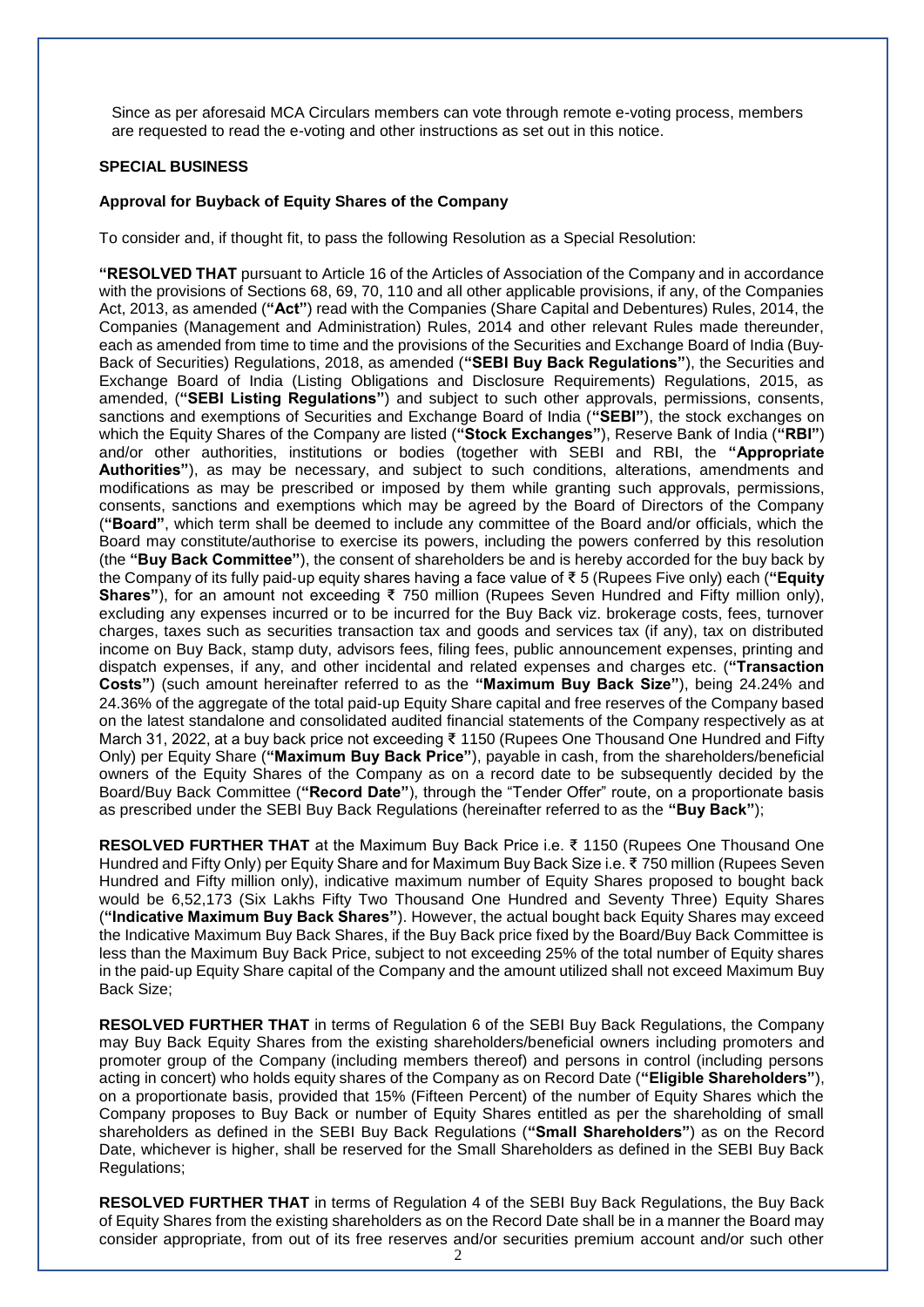sources or by such mechanisms as may be permitted by applicable laws, and on such terms and conditions as the Board may decide from time to time, and in the absolute discretion of the Board, as it may deem fit;

**RESOLVED FURTHER THAT** the Company has earmarked adequate resources of funds for the purpose of Buy Back and the payment of the Buy Back shall be made out of the Company's current surplus and/or cash balances and/or current investments and/or cash available from internal resources of the Company (and not from any borrowed funds) and on such terms and conditions as the Board may decide from time to time at its absolute discretion;

**RESOLVED FURTHER THAT** the Company shall implement the Buy Back using the **"**Mechanism for acquisition of shares through Stock Exchange**"** notified by SEBI vide circular CIR/CFD/POLICYCELL/1/2015 dated April 13, 2015 read with the SEBI's circular CFD/DCR2/CIR/P/2016/131 dated December 9, 2016 and SEBI Circular CFD/DCR-III/CIR/P/2021/615 dated August 13 2021 or such other circulars or notifications, as may be applicable and the Board/Buy Back Committee shall be authorized to appoint any stock exchange as designated stock exchange for the Buy Back, for facilitating the Buy Back;

**RESOLVED FURTHER THAT** the Buyback from the Eligible Shareholders who are persons residents outside India, including non-resident Indians, foreign nationals, foreign corporate bodies (including erstwhile overseas corporate bodies) and qualified institutional buyers including foreign portfolio investors, shall be subject to such approvals, if any, and to the extent necessary or required under the Foreign Exchange Management Act, 1999, the Foreign Exchange Management (Transfer or Issue of Security by a Person Resident Outside India) Regulations, 2017 and the rules and regulations framed thereunder from the concerned authorities including the Reserve Bank of India ("RBI"), and that such approvals shall be required to be taken by such shareholders themselves.

**RESOLVED FURTHER THAT** the Board be and is hereby authorized to delegate all or any of the power(s) conferred herein above as it may in its absolute discretion deem fit, to any committee(s) / director(s) / officer(s) / authorized representative(s) of the Company in order to give effect to the aforesaid resolutions, including but not limited to making all necessary applications to the Appropriate Authorities for their approvals including but not limited to approvals as may be required from the Securities and Exchange Board of India; preparing, signing and filing of the public announcement, draft letter of offer/letter of offer with the Securities and Exchange Board of India, the Stock Exchanges and other Appropriate Authorities; obtaining all necessary certificates and report from the statutory auditors and other third parties as required under applicable laws entering into escrow arrangements as required in terms of the SEBI Buy Back Regulations; opening, operating and closing of all necessary accounts including escrow account, special payment account, demat account as required in terms of the SEBI Buy Back Regulations; extinguishing dematerialized Equity Shares and physical destruction of share certificates in respect of the Equity Shares bought back by the Company; and filing such other undertakings, agreements, papers, documents and correspondence, as may be required in connection with the Buy Back with SEBI, the Stock Exchanges, Registrar of Companies, Tamil Nadu at Chennai, depositories and/or other Appropriate Authorities as may be required from time to time;

**RESOLVED FURTHER THAT** no information or material that is likely to have a bearing on the decision of investors to participate in the Buyback has been suppressed or withheld or incorporated in a manner that would amount to mis-statement or misrepresentation and in the event of it transpiring at any point of time that any information or material has been suppressed or withheld or amount to a mis-statement or misrepresentation, the Board and the Company shall be liable for penalty in terms of the provisions of the Act and the SEBI Buyback Regulations.

**RESOLVED FURTHER THAT** nothing contained herein shall confer any right on the part of any Member to offer and/or any obligation on the part of Company or the Board or the Buy Back Committee to buy back any shares, and/or impair any power of the Company or the Board or the Buy Back Committee to terminate any process in relation to such Buy Back, if so permissible by law;

**RESOLVED FURTHER THAT** the Company do maintain a register of securities bought back wherein details of equity shares bought back, consideration paid for the equity shares bought back, date of cancellation of equity shares and date of extinguishing and physically destroying of equity shares and such other particulars as may be prescribed, shall be entered and that the Company Secretary of the Company be and is hereby authorised to authenticate the entries made in the said register.

**RESOLVED FURTHER THAT** for the purpose of giving effect to this resolution, the Board be and is hereby authorized to accept and make any alteration(s), modification(s) to the terms and conditions as it may deem necessary, concerning any aspect of the Buy Back, in accordance with the statutory requirements as well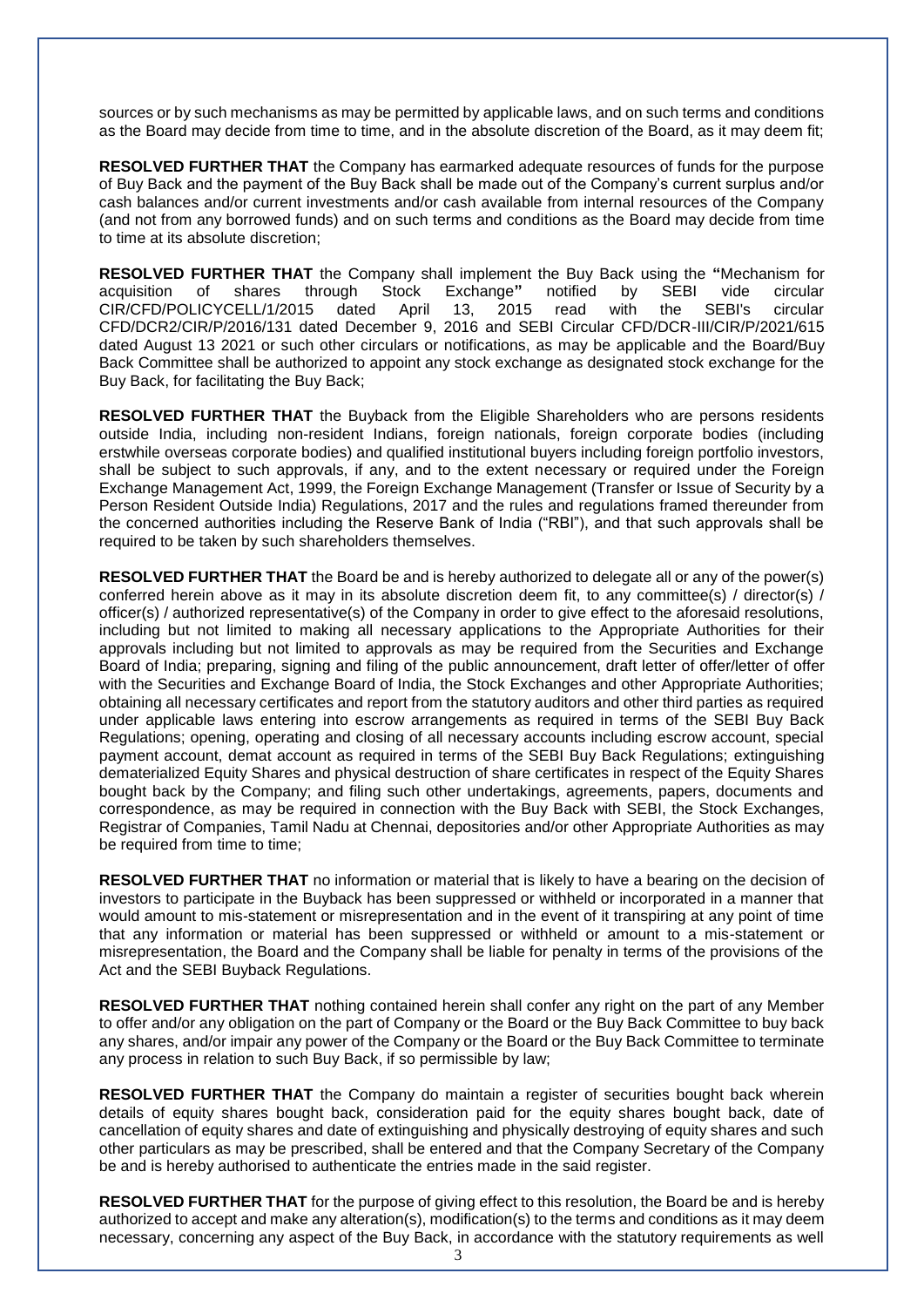as to give such directions as may be necessary or desirable, to settle any questions, difficulties or doubts that may arise and generally, to do all, acts, deeds, matters and things as it may, in absolute discretion deem necessary, expedient, usual or proper in relation to or in connection with or for matters consequential to the Buy Back without seeking any further consent or approval of the members or otherwise to the end and intent that they shall be deemed to have given their approval thereto expressly by the authority of the resolution."

By Order of the Board of Directors,

**For Matrimony.com Ltd**

**Sd/-**

**Vijayanand Sankar Company Secretary**

**Place: Chennai Date: May 12, 2022 CIN:** L63090TN2001PLC047432 **Registered Office: No.94, TVH Beliciaa Towers**, **Tower II, 5th Floor, MRC Nagar**, **Raja Annamalaipuram E-mail:** investors@matrimony.com **Website:** www.matrimony.com

#### **NOTES:**

- 1. The Explanatory Statement pursuant to Section 102(1) of the Companies Act, 2013 ("**Act**") read together with Rule 20 and 22 of the Companies (Management and Administration) Rules, 2014, as amended, setting out the material facts for the proposed Resolution is annexed hereto.
- 2. In accordance with the provisions of the Act, read with Rules made thereunder and General Circular No. 14/2020 dated April 8, 2020, General Circular No. 17/2020 dated April 13, 2020, General Circular No. 22/2020 dated June 15, 2020, General Circular No. 33/2020 dated September 28, 2020, General Circular No. 39/2020 dated December 31, 2020, General Circular No. 10/2021 dated June 23, 2021 and General Circular No. 20/2021 dated December 8, 2021 and General Circular No. 3/2022 dated May 5, 2022,(the "**MCA Circulars**), the Postal Ballot Notice is being published/displayed/sent for all the Members, whose names appear in the Register of Members/ List of Beneficial Owners as received from Depositories i.e. National Securities Depository Limited ("**NSDL**") / Central Depository Services (India) Limited ("**CDSL**") as on **Friday, May 13, 2022,** ("**Cutoff Date**") and also who have registered their e-mail IDs with the Company/Depositories. A person who is not a member as on May 13, 2022, should treat this Postal Ballot Notice for information purposes only. A copy of this Postal Ballot Notice will also be available on the website of the Company at www.matrimony.com the relevant section of the website of the Stock Exchanges viz. BSE and NSE whenever uploaded by them and on the website of KFin Technologies Limited ("**KFin**") at [www.kfintech.com.](http://www.kfintech.com/)
- 3. The Postal Ballot Notice is being sent only through electronic mode to all the Members of the Company, whose names appear in the Register of Members/List of Beneficial Owners as received from National Securities Depository Limited ("NSDL") / Central Depository Services (India) Limited ("CDSL") as on May 13, 2022, ("**Cut-off Date**") and the voting rights shall also be reckoned on the paid-up value of shares registered in the name of the Member(s) as on the said Cut-off Date.
- 4. Only a Member holding equity shares as on the Cut-off Date is entitled to exercise his/her vote through remote e-voting.
- 5. In terms of Sections 108, 110 and other applicable provisions of the Act, as amended, read together with the respective Rules, the MCA Circulars and in compliance with Regulation 44 of the Listing Regulations, the Company is pleased to offer remote e-voting facility to all the Members of the Company. The Company has appointed KFin for facilitating remote e-voting mechanism to enable the physical Shareholders and Non-individual Members of the Company to cast their votes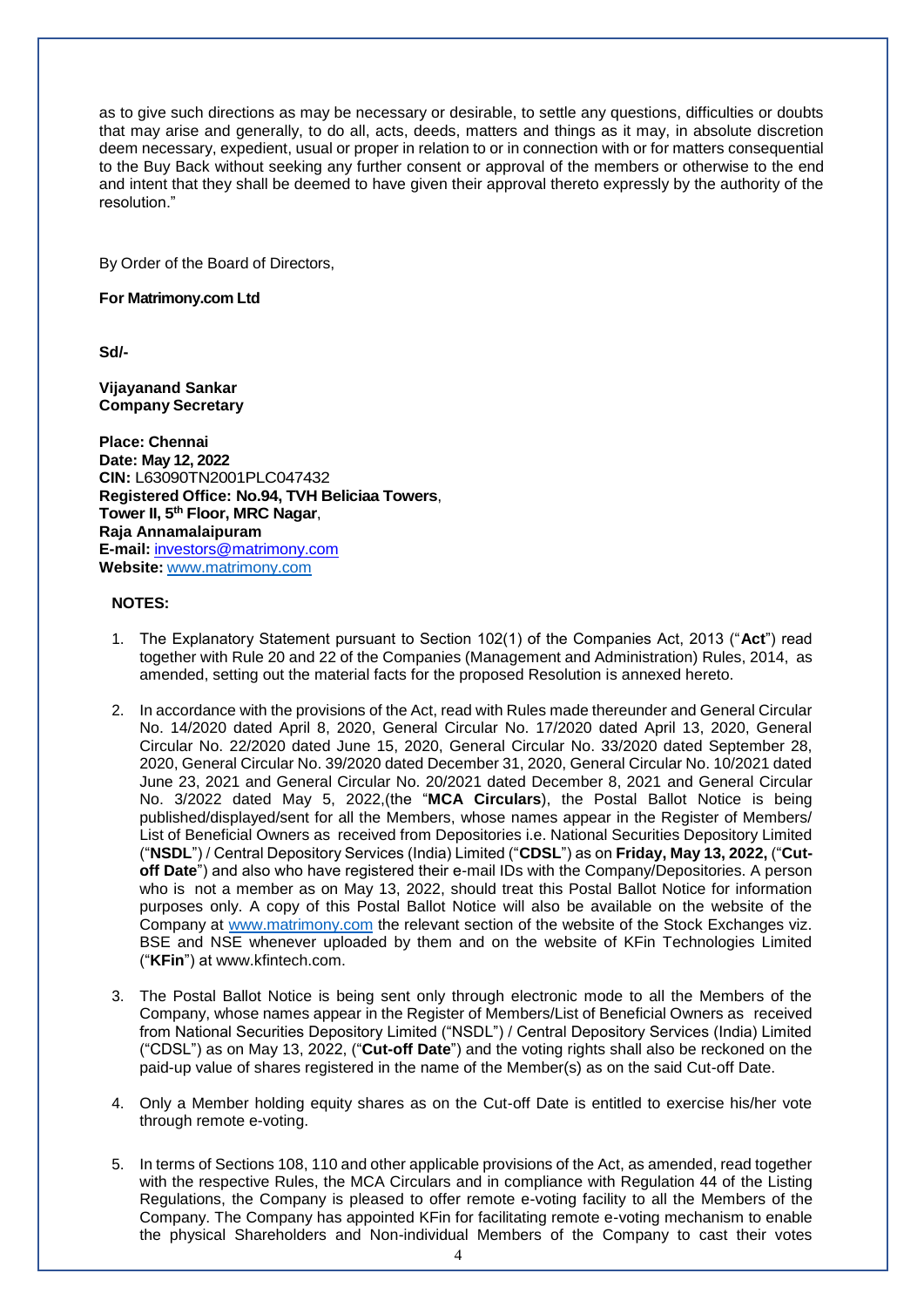electronically and the individual shareholders having shares in electronic/demat mode shall vote through e-voting platform of NSDL/CDSL as may be applicable.

6. The hard copy of this Postal Ballot Notice along with Postal Ballot forms and pre-paid business envelope will not be sent to the Members for the Postal Ballot activity in accordance with the MCA Circulars. **Accordingly, the communication of the assent or dissent of the Members would take place through the remote e-voting system only.**

#### **7. PROCEDURE FOR OBTAINING THE POSTAL BALLOT NOTICE AND E-VOTING INSTRUCTIONS BY THE MEMBERS WHOSE EMAIL ADDRESSES ARE NOT REGISTERED WITH THE DEPOSITORIES IN CASE OF SHARES HELD IN DEMATERIALISED FORM OR WITH REGISTRAR AND TRANSFER AGENT IN CASE OF PHYSICAL SHARE FOLIOS:**

- (a) Member may send an e-mail request at *einward.ris@kfintech.com* along with scanned copy of the signed request letter providing the email address, mobile number, self- attested PAN copy, DP ID/Client ID details in case of electronic folio and copy of share certificate in case of physical folio for sending the Postal Ballot Notice and the e-voting instructions.
- (b) The shareholders are requested to register their email addresses, in respect of electronic holdings with the Depository also through their concerned Depository Participants and in respect of physical holdings, with the Company's Registrar and Share Transfer Agent of the Company viz. KFin Technologies Limited, Selenium Building, Tower B, Plot 31 & 32, Financial District, Nanakramguda, Serilingampally, Hyderabad - 500 032 by following due procedure as stated hereinbefore under para no. 7.
- (c) Those shareholders who have already registered their email addresses are requested to keep their email addresses validated with their Depository Participants / the Company's Registrar and Share Transfer Agent to enable timely servicing of notices / documents / Annual Reports etc. electronically to their email address.
- (d) Members are requested to visit the website of the Company at www.matrimony.com or the website of the Registrar and Transfer Agent [www.kfintech.com](http://www.kfintech.com/) for downloading the Postal Ballot Notice, if required.
- 8. The Company has engaged the services of KFin for the purpose of providing remote e-voting facility to the Members, as may be applicable.
- 9. The remote e-voting period commences on **Friday, May 20, 2022, at 9:00 A.M. (IST)** and ends on **Saturday, June 18, 2022, at 5:00 P.M. (IST)**. The remote e-voting shall not be allowed beyond the said date and time. During this period, the Members of the Company holding shares in physical form or in dematerialized form, as on the Cut-off Date, being Friday, May 13, 2022, may cast their votes by electronic means in the manner and process as set out in the Postal Ballot Notice mentioned herein below. The remote e-voting module shall be disabled for voting thereafter. Once the vote on a resolution is cast by the Member, the Member shall not be allowed to change it subsequently.
- 10. The voting rights of the Members shall be in proportion to their shares in the total paid-up equity share capital of the Company, as on the cut-off date viz. Friday, May 13, 2022.
- 11. Individual demat account holders would be able to cast their vote without having to register again with the e-voting service provider (ESP) thereby not only facilitating seamless authentication but also ease and convenience of participating in e-voting process. Shareholders are advised to update their mobile number and e-mail ID with their DPs to access e-voting facility.

#### **THE E-VOTING process/instruction is divided into two parts viz E-voting in case of**

- **(i) Physical Shareholders & Non-Individual Shareholders (Physical / Demat)**
- **(II) Individual Shareholders having shares in electronic / demat mode**

**and are stated as hereunder:**

#### **INSTRUCTION FOR REMOTE E-VOTING**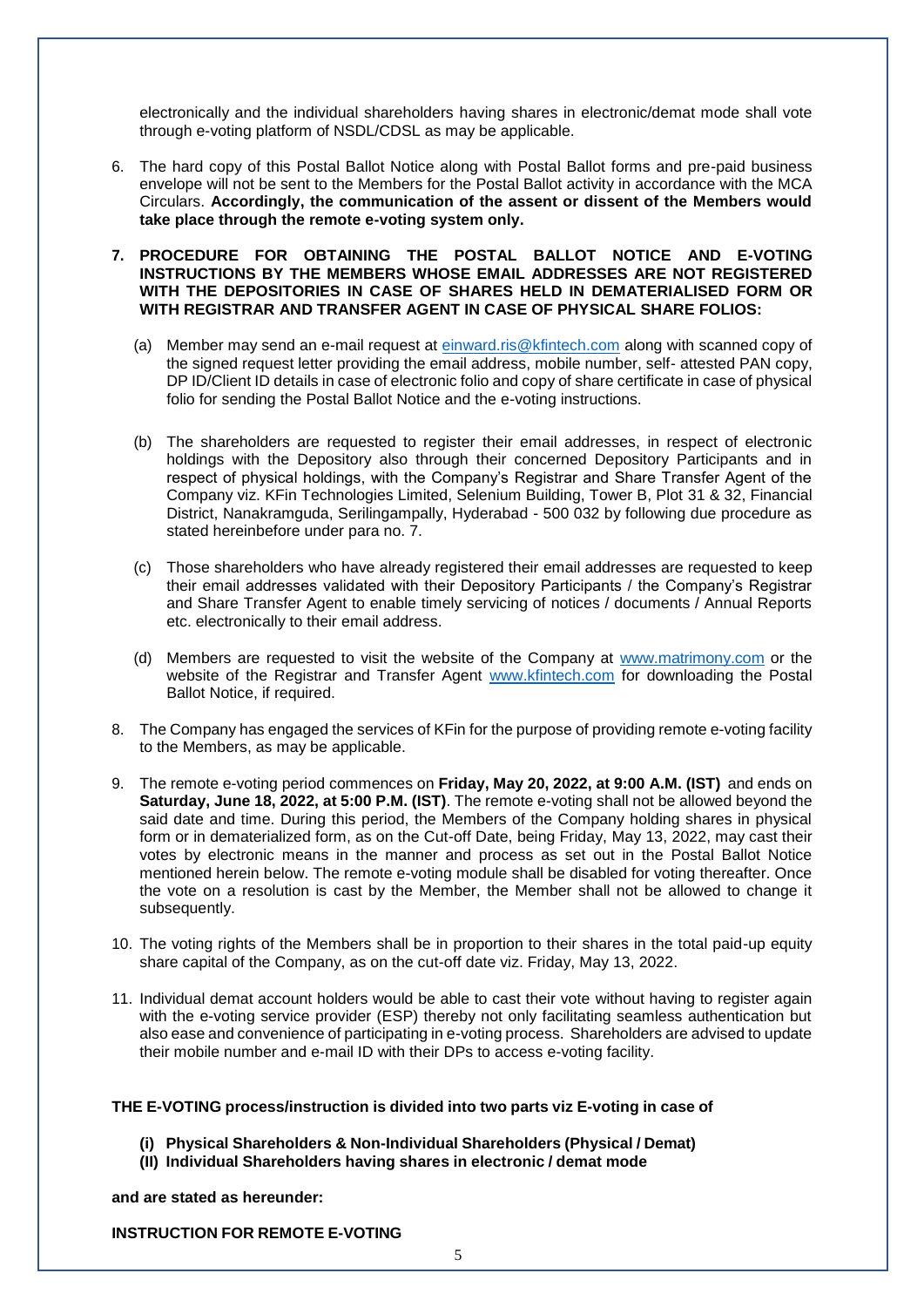#### **(i) In case of Physical Shareholders & Non-Individual Shareholders (Physical / Demat):**

- a. Initial password is provided in the body of the e-mail.
- b. Launch internet browser and type the URL: [https://evoting.kfintech.com](https://evoting.kfintech.com/) in the address bar.
- c. Enter the log in credentials i.e., User ID and password mentioned in your e-mail. Your Folio No. / DP ID Client ID will be your User ID. However, if you are already registered with KFin for evoting, you can use your existing User ID and password for casting your votes.
- d. After entering the details appropriately, click on LOGIN.
- e. You will reach the password change menu wherein you are required to mandatorily change your password. The new password shall comprise of minimum 8 characters with at least one upper case (A-Z), one lower case (a-z), one numeric value (0-9) and a special character  $(\mathcal{Q}, \#, \$, etc.).$  It is strongly recommended not to share your password with any other person and take utmost care to keep your password confidential.
- f. You need to login again with the new credentials.
- g. On successful login, the system will prompt you to select the EVENT. Select Matrimony.Com Limited
- h. On the voting page, the number of shares (which represents the number of votes) held by you as on the cut-off date will appear. If you desire to cast all the votes assenting / dissenting to the resolution, enter all shares and click 'FOR' / 'AGAINST' as the case may be or partially in 'FOR' and partially in 'AGAINST', but the total number in 'FOR' and / or 'AGAINST' taken together should not exceed your total shareholding as on the aforesaid cut-off date. You may also choose the option 'ABSTAIN' and the shares held will not be counted under either head.
- i. Members holding multiple folios / demat accounts shall choose the voting process separately for each folio / demat account.
- j. Cast your votes by selecting an appropriate option and click on 'SUBMIT'. A confirmation box will be displayed. Click 'OK' to confirm else 'CANCEL' to modify. Once you confirm, you will not be allowed to modify your vote subsequently. During the voting period, you can log in multiple times till you are confirmed that you have voted on the resolution.
- k. In case of any queries / grievances, you may refer the Frequently Asked Questions (FAQs) for Members and e-voting User Manual available at the 'download' section of https://evoting.kfintech.com or call KFin Technologies. Limited. on 1800 309 4001 (toll free).
- l. Any person who happen to be a Member of the Company as on the cut-off date viz. May 13, 2022, and do not have user ID/Password, such member(s) may obtain the USER ID and Password for e-voting in the following manner or may write an email on [einward.ris@kfintech.com f](mailto:einward.ris@kfintech.com)or obtaining support in this regard.
	- a. If the mobile number of the Member is registered against Folio No. / DP ID Client ID, the Member may send SMS: MYEPWD <space> E-Voting Event number+ Folio No. (in case of physical shareholders) or DP ID Client ID (in case of shareholders holding shares in dematerialised form) to 9212993399.

| <b>Example for NSDL</b>     | MYEPWD <space> IN12345612345678</space> |
|-----------------------------|-----------------------------------------|
| Example for CDSL            | MYEPWD <space> 1402345612345678</space> |
| <b>Example for Physical</b> | MYEPWD <space> XXX1234567890</space>    |

- b. If e-mail address or mobile number of the Member is registered against Folio No./ DP ID Client ID, then on the home page of https://evoting.kfintech.com, the Member may click "forgot password" and enter Folio No. or DP ID Client ID and PAN to generate a password.
- c. Member may call KFin toll free number 1-800-3094-001 for all e-voting related issues/ matters.
- d. Member may send an e-mail request to [einward.ris@kfintech.com f](mailto:einward.ris@kfintech.com)or support related to evoting matter.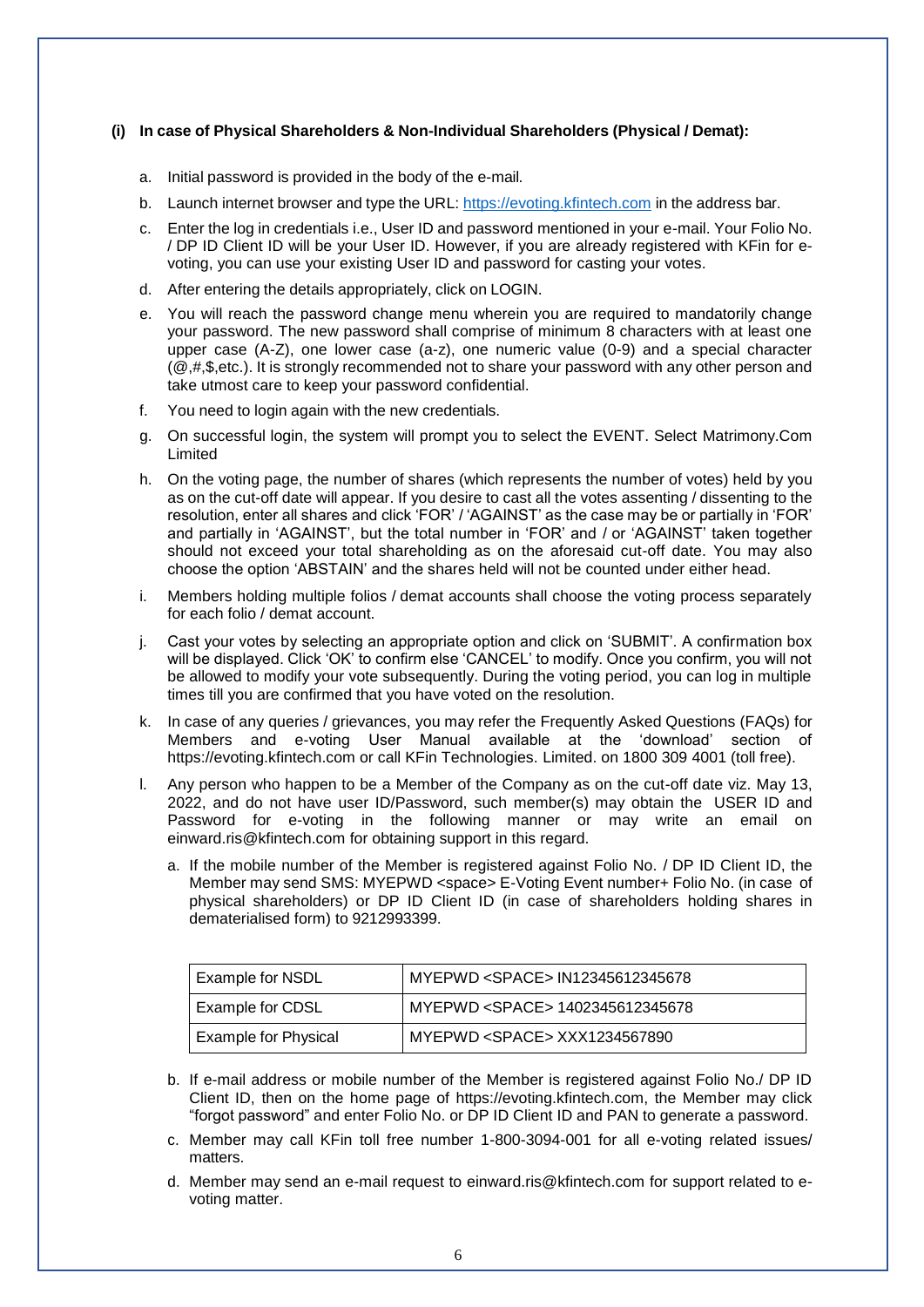#### **(ii) In case of Individual Shareholders having shares in electronic / demat mode:**

Such shareholder(s) may refer the e-voting process mandated for them vide SEBI Circular No. SEBI/NO/CFD/CMD/CIR/P/2020/242 dated 9th December 2020, if required and should follow following process for remote e-voting:

#### **Login method for e-Voting:**

As per the said SEBI circular dated December 9, 2020, on e-Voting facility provided by Listed Companies, Individual shareholders holding securities in Demat mode are allowed to vote through their demat account maintained with Depositories and Depository Participants. Shareholders are advised to update their mobile number and email Id in their demat accounts in order to access e- Voting facility. The remote e-voting process of the Depositories viz NSDL and CDSL are different which are stated below to facilitate the members for e-voting depending on the depository with whom they are concerned with related to their shareholding.

| <b>NSDL</b>                                      | <b>CDSL</b>                                     |  |  |
|--------------------------------------------------|-------------------------------------------------|--|--|
| 1. User already registered for IDeAS facility:   | 1. Existing user who have opted for Easi/       |  |  |
| **                                               | Easiest **                                      |  |  |
| URL: https://eservices.nsdl.com                  | URL:                                            |  |  |
| I.                                               | I.                                              |  |  |
| Click on the "Beneficial Owner" icon under       | https://web.cdslindia.com/myeasi/home/login     |  |  |
| Ш.                                               | or                                              |  |  |
| 'IDeAS' section.                                 | URL: www.cdslindia.com                          |  |  |
| III. On the new page, enter existing User ID and | Ш.                                              |  |  |
| Password. Post successful authentication,        | Click on New System Myeasi                      |  |  |
| click on "Access to e-Voting"                    | III. Login with user id and password.           |  |  |
| IV. Click on company name or e-Voting service    | IV.                                             |  |  |
| provider and you will be re-directed to e-       | Option will be made available to reach e-       |  |  |
| Voting service provider website for casting      | Voting page without any further authentication. |  |  |
| the vote during the remote e-Voting period.      | Click on e-Voting service provider name to      |  |  |
| User not registered for IDeAS e-Services         | V.                                              |  |  |
| 2.                                               | cast your vote.                                 |  |  |
| click                                            | User not registered for Easi/Easiest            |  |  |
| link:                                            | 2.                                              |  |  |
| L.                                               | I.                                              |  |  |
| To                                               | Option                                          |  |  |
| register                                         | to                                              |  |  |
| on                                               | register                                        |  |  |
| https://eservices.nsdl.com (Select "Register     | is                                              |  |  |
| Online for IDeAS")                               | available                                       |  |  |
| <b>or</b>                                        | at:                                             |  |  |
| https://eservices.nsdl.com/SecureWeb/Idea        | https://web.cdslindia.com/myeasi/Registration/  |  |  |
| sDirectReg.jsp                                   | EasiRegistration                                |  |  |
| Proceed with completing the required fields.     | Proceed with completing the required fields.    |  |  |
| Ш.                                               | Ш.                                              |  |  |
| $***$                                            | $\star\star$                                    |  |  |
| (Post registration is completed, follow the      | (Post registration is completed, follow the     |  |  |
| process as stated in point no. 1 above)          | process as stated in point no. 1 above)         |  |  |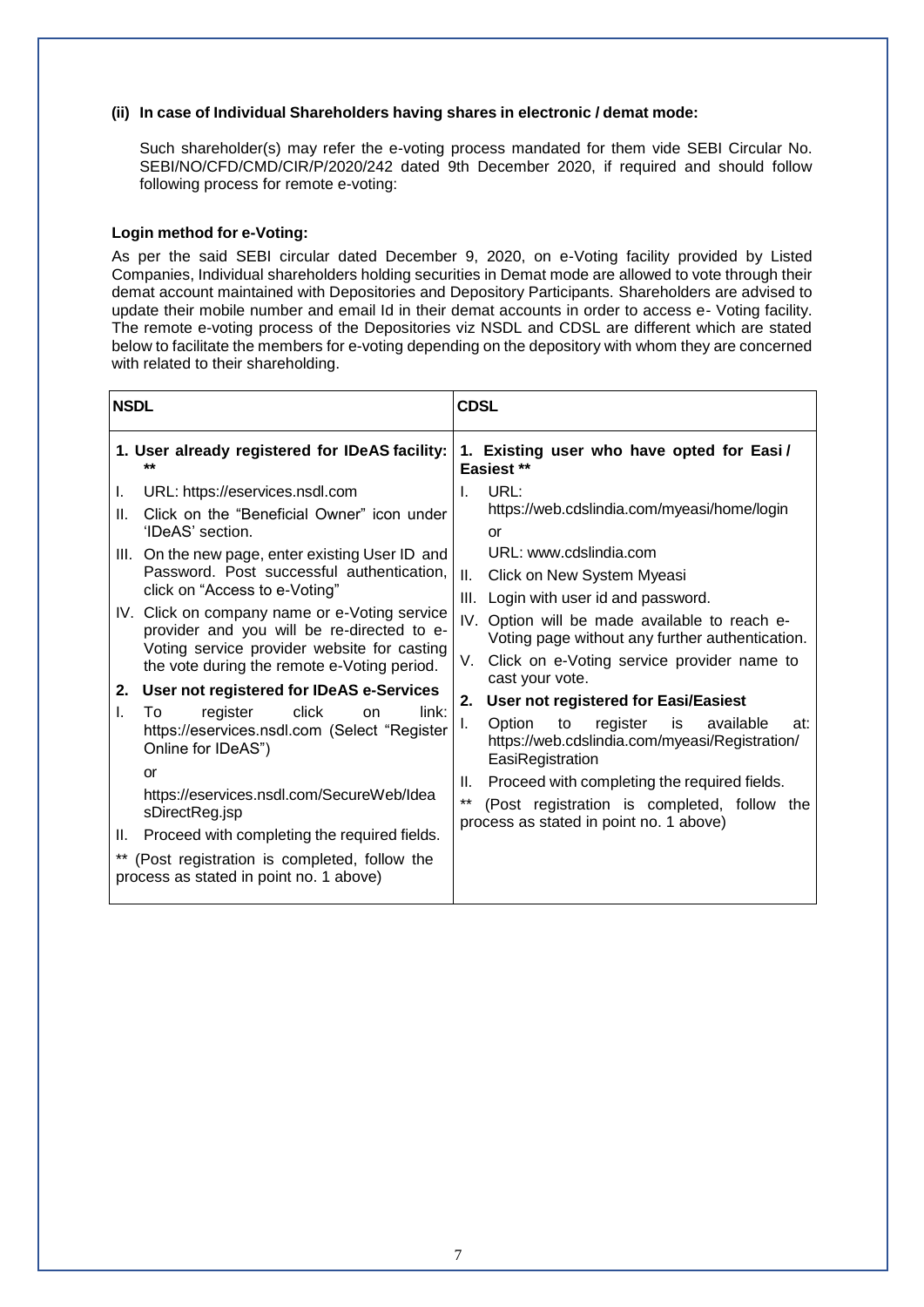|          | 3. First time users can visit the e-Voting<br>website directly and follow the process<br>below:                                                                                                                                                                                                                                                                             | L.               | 3. First time users can visit the e-Voting website<br>directly and follow the process below:<br>URL: www.cdslindia.com                                                                                                                                                                                                                                                                                                                       |
|----------|-----------------------------------------------------------------------------------------------------------------------------------------------------------------------------------------------------------------------------------------------------------------------------------------------------------------------------------------------------------------------------|------------------|----------------------------------------------------------------------------------------------------------------------------------------------------------------------------------------------------------------------------------------------------------------------------------------------------------------------------------------------------------------------------------------------------------------------------------------------|
| I.<br>Ш. | URL: https://www.evoting.nsdl.com/<br>Click on the icon "Login" which is available<br>under 'Shareholder/Member' section.<br>III. Enter User ID (i.e. 16-digit demat account<br>number held with NSDL), Password/OTP<br>and a Verification Code as shown on the<br>screen.<br>IV. Post successful authentication, you will be<br>redirected to NSDL Depository site wherein | Н.<br>III.<br>V. | Provide demat Account Number and PAN No.<br>System will authenticate user by sending OTP<br>on registered Mobile & Email as recorded in the<br>demat Account.<br>IV. After successful authentication, user will be<br>provided links for the respective ESP where the<br>e- Voting is in progress.<br>Click on company name and you will be<br>redirected to e-Voting service provider website<br>for casting your vote during the remote e- |
| V.       | you can see e-Voting page.<br>Click on company name or e-Voting service<br>provider name and you will be redirected to<br>e-Voting service provider website for casting<br>your vote during the remote e- Voting period.                                                                                                                                                    |                  | Voting period.                                                                                                                                                                                                                                                                                                                                                                                                                               |

#### **Individual Shareholders (holding securities in demat/electronic mode) can also login through their Depository Participants (DPs) as per following process.**

You can also login using the login credentials of your demat account through your Depository Participant registered with NSDL / CDSL for e-Voting facility. Once login, you will be able to see e- Voting option. Click on e-Voting option and you will be redirected to NSDL / CDSL Depository site after successful authentication. Click on company name or e-Voting service provider name and you will be redirected to e-Voting service provider website for casting your vote during the remote e-Voting period.

#### **Important note:**

Members who are unable to retrieve User ID / Password are advised to use Forget User ID and Forget Password option available at above mentioned website.

#### H E L P D E S K

| <b>NSDL</b>                               | Members facing any technical issue $-$ Members facing any technical issue - CDSL                                                                                                                                                                                                                                          |
|-------------------------------------------|---------------------------------------------------------------------------------------------------------------------------------------------------------------------------------------------------------------------------------------------------------------------------------------------------------------------------|
| free no.: 1800 1020 990 and 1800 22 44 30 | Members facing any technical issue in login   Members facing any technical issue in login can<br>can contact NSDL helpdesk by sending a contact CDSL helpdesk by sending a request at<br>request at evoting@nsdl.co.in or call at toll   helpdesk.evoting@cdslindia.com or contact at 022-<br>23058738 or 22-23058542-43. |

#### **VOTING RESULTS:**

i. The Scrutiniser shall, immediately after the conclusion of voting, count the votes cast during Postal Ballot through remote e-voting and make a Scrutiniser's report of the total votes cast in favour or against, if any, and submit the report to the Chairperson of the Company or any person authorized in that respect within 2 working days of the conclusion of the voting period, who shall countersign the same and thereafter results of the voting will be declared. The results declared along with the scrutiniser's report shall be placed on the Company's website at [www.matrimony.com](http://www.matrimony.com/) and on the website of R&T Agent KFin viz. https://evoting.kfintech.com and shall also be communicated to the stock exchanges viz BSE Limited & National Stock Exchange of India Ltd. where the shares of the Company are listed.

#### **OTHER INSTRUCTIONS:**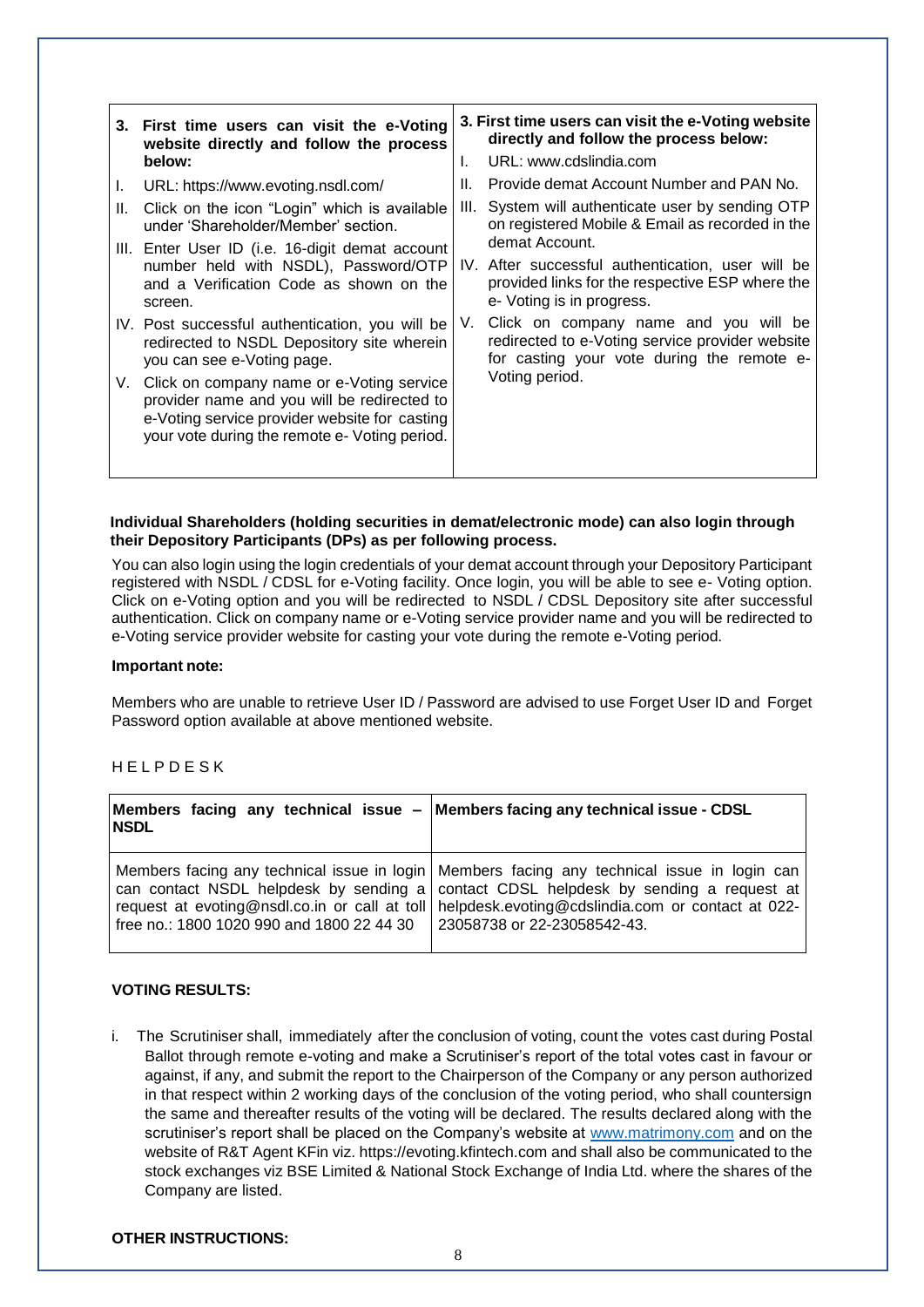- In case of any query and/or grievance, in respect of voting by electronic means, Members may refer to the Help & Frequently Asked Questions (FAQs) and e-voting user manual available at the download section of [https://evoting.kfintech.com](https://evoting.kfintech.com/) (KFin Website) or contact Mr. B Venkata Kishore (Unit: Matrimony.Com Limited) of KFin Technologies Limited, Selenium Tower, Plot 31 & 32, Gachibowli Financial District, Nanakramguda. Hyderabad - 500032 or at [einward.ris@kfintech.com](mailto:einward.ris@kfintech.com) and [evoting@kfintech.com](mailto:evoting@kfintech.com) or phone no 040-67162222 or call KFin's toll free No. 1-800-3094-001 for any further clarification(s) in the subject matter/e- voting.
- You can also update your mobile number and e-mail id in the user profile details of the folio which may be used for sending future communication(s).
- If e-mail address or mobile number of the Member is registered against Folio No/DP ID Client ID, then on the home page of<https://evoting.kfintech.com/> the Member may click "Forgot Password" and enter Folio No. or DP ID Client ID and PAN to generate a new password.
- Member may call KFin toll free number 1800-3094-001 for any assistance.
- Member may send an e-mail request to [einward.ris@kfintech.com](mailto:einward.ris@kfintech.com) for any support in relation to e-voting.
- KFin shall endeavour to send User ID and Password to those new Members whose e-mail ids are available.

#### **EXPLANATORY STATEMENT PURSUANT TO SECTION 102(1) OF THE COMPANIES ACT, 2013 SETTING OUT THE MATERIAL FACTS RELATING TO SPECIAL BUSINESS:**

The following Explanatory Statement pursuant to Section 102 of the Companies Act, 2013 ("**Act**"), sets out material facts relating to the business mentioned in the accompanying Notice dated March 31, 2022.

#### **Item No. 1- Approval for Buyback of Equity Shares of the Company.**

With an objective of improving return on equity through distribution of surplus funds which are over and above the Company's capital requirements and current investment plans, the Board at its meeting held on May 12, 2022 has approved the proposal of recommending Buy Back of Equity Shares of the Company as contained in the Resolution in the Notice.

As per the relevant provisions of the Act and other applicable provisions of the Act and SEBI Buy Back Regulations, the Explanatory Statement contains relevant and material information to enable the shareholders holding Equity Shares of the Company to consider and approve the Special Resolution on the Buy Back of the Company's Equity Shares.

Requisite details relating to the Buy Back are given below:

#### **1. Details of the Buyback including date of the Board meeting at which proposal for Buy Back was approved by the Board of Directors of the Company**

The Board at its meeting held on May 12, 2022 has ("**Board Meeting**"), subject to the approval of the shareholders of the Company by way of Special Resolution through postal ballot and subject to approvals of statutory, regulatory or governmental authorities as may be required under applicable laws, approved buy back by the Company of its fully paid-up equity shares having a face value of  $\overline{\xi}$  5 (Rupees Five only) each ("**Equity Shares**"), for an amount not exceeding ₹ 750 million (Rupees Seven Hundred and Fifty Million only), excluding any expenses incurred or to be incurred for the Buy Back viz. brokerage costs, fees, turnover charges, taxes such as securities transaction tax and goods and services tax (if any), tax on distributed income on Buy Back, stamp duty, advisors fees, filing fees, public announcement expenses, printing and dispatch expenses, if any, and other incidental and related expenses and charges etc. ("**Transaction Costs**") (such amount hereinafter referred to as the "**Maximum Buy Back Size**"), being 24.24% and 24.36% of the aggregate of the total paid‐up Equity Share capital and free reserves of the Company based on the latest standalone and consolidated audited financial statements of the Company respectively as at March 31, 2022, at a buy back price not exceeding ₹ 1150 (Rupees One Thousand One Hundred and Fifty only) per Equity Share ("**Maximum Buy Back Price**"), payable in cash, from the shareholders/beneficial owners of the Equity Shares of the Company as on a record date to be subsequently decided by the Board/Buy Back Committee ("**Record Date**"), through the "Tender Offer" route, on a proportionate basis as prescribed under the SEBI Buy Back Regulations ("**Buy Back**"), subject to 15% (Fifteen Percent) of the number of Equity Shares which the Company proposes to Buy Back or number of Equity Shares entitled as per the shareholding of Small Shareholders as on the Record Date, whichever is higher, shall be reserved for the Small Shareholders in accordance with the provisions of the SEBI Buy Back Regulations through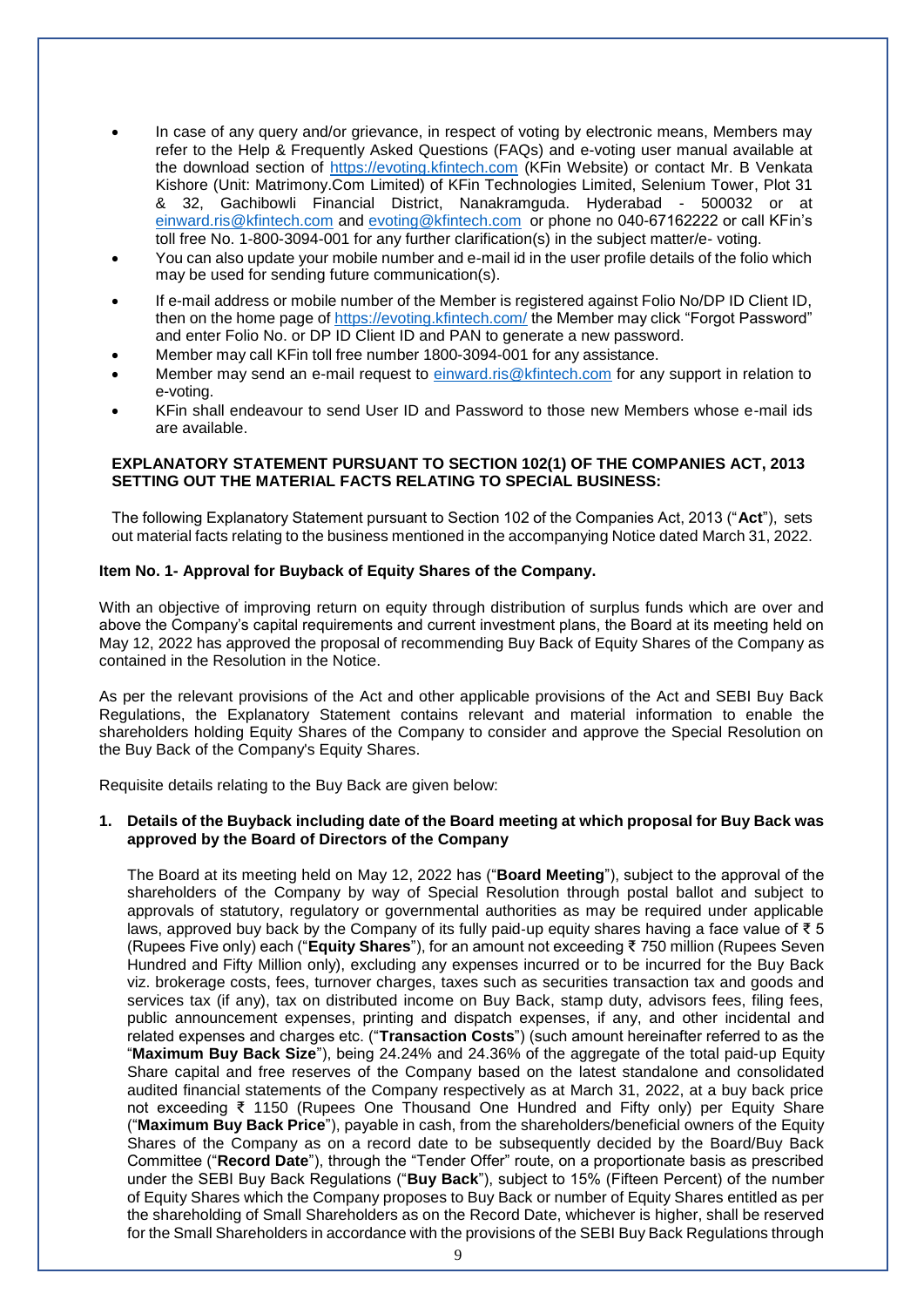the "**Tender Offer**" route as prescribed under the SEBI Buy Back Regulations and circulars issued thereunder, including the "**Mechanism for acquisition of shares through Stock Exchange**" notified by SEBI vide circular CIR/CFD/POLICYCELL/1/2015 dated April 13, 2015 read with the circulars issued in relation thereto, including the circular CFD/DCR2/CIR/P/2016/131 dated December 9, 2016 and SEBI Circular CFD/DCR-III/CIR/P/2021/615 dated August 13 2021, or such other mechanism as may be applicable to the Buy Back through Tender Offer route and in accordance with the Act, the Companies (Share Capital and Debentures) Rules, 2014, Companies (Management and Administration) Rules, 2014, to the extent applicable, the SEBI Listing Regulations, the SEBI Buy Back Regulations, as amended from time to time.

At the Maximum Buy Back Price i.e. ₹ 1150 (Rupees One Thousand One Hundred and Fifty Only) per Equity Share and for Maximum Buy Back Size i.e. ₹ 750 million (Rupees Seven Hundred and Fifty million only), indicative maximum number of Equity Shares proposed to bought back would be 6,52,173 (Six Lakhs Fifty Two Thousand One Hundred and Seventy Three Equity Shares) (**"Indicative Maximum Buy Back Shares"**). However, the actual Equity Shares bought back under the Buy Back shall not exceed 25% of the total number of Equity shares in the total paid‐up Equity Share capital of the Company and the amount utilized shall not exceed Maximum Buy Back Size.

Since the Buy Back is more than 10% of the total paid‐up Equity Share capital and free reserves of the Company, in terms of Section 68(2)(b) of the Act, it is necessary to obtain the consent of the shareholders of the Company, for the Buy Back, by way of a Special Resolution. Accordingly, the Company is seeking your consent for the aforesaid proposal as contained in the Resolution No. 1 provided in this Notice.

#### 2. **Necessity for the Buyback**

The Company has been generating significant amounts of cash on an ongoing basis and is a debt free entity. The current Buyback proposal is in line with the Company's capital allocation practices of returning excess cash to shareholders, thereby increasing shareholder value in the longer term, and improving the Return on Equity. The Company believes that the Buyback is being undertaken by the Company after taking into account the operational and strategic cash requirements of the Company in the medium term and for returning surplus funds to the shareholders in an effective and efficient manner. The Buyback is being undertaken for the following reasons:

- i) The Buyback will help the Company to distribute surplus cash to its shareholders holding Equity Shares thereby enhancing the overall return for them;
- ii) The Buyback, which is being implemented through the tender offer route as prescribed under the Buyback Regulations, would involve a reservation of up to 15% of the Equity Shares, which the Company proposes to buyback, for small shareholders or the actual number of Equity Shares entitled as per the shareholding of small shareholders on the Record Date, whichever is higher. The Company believes that this reservation for small shareholders would benefit a significant number of the Company's public shareholders, who would be classified as "Small Shareholders";
- iii) The Buyback is generally expected to improve return on equity through distribution of cash and improve earnings per share by reduction in the equity base of the Company, thereby leading to long term increase in shareholders' value; and
- iv) The Buyback gives an option to the Eligible Shareholders to either (A) participate in the Buyback and receive cash in lieu of their Equity Shares which are accepted under the Buyback, or (B) not to participate in the Buyback and get a resultant increase in their percentage shareholding in the Company post the Buyback, without additional investment.

#### **3. Maximum amount required under the Buy Back, its percentage of the total paid**‐**up Equity Share capital and Free Reserves and the sources of funds from which the Buy Back would be financed**

The maximum amount required for Buyback will not exceed ₹ 750 million (Rupees Seven Hundred and Fifty Million only) (excluding Transaction Costs). The maximum amount mentioned aforesaid is 24.24% and 24.36% of the aggregate of the fully paid-up equity share capital and free reserves as per the latest audited standalone and consolidated financial statements of the Company as on March 31, 2022 (being the latest audited financial statements available as on the Board Meeting Date), respectively, which is within the prescribed limit of 25%.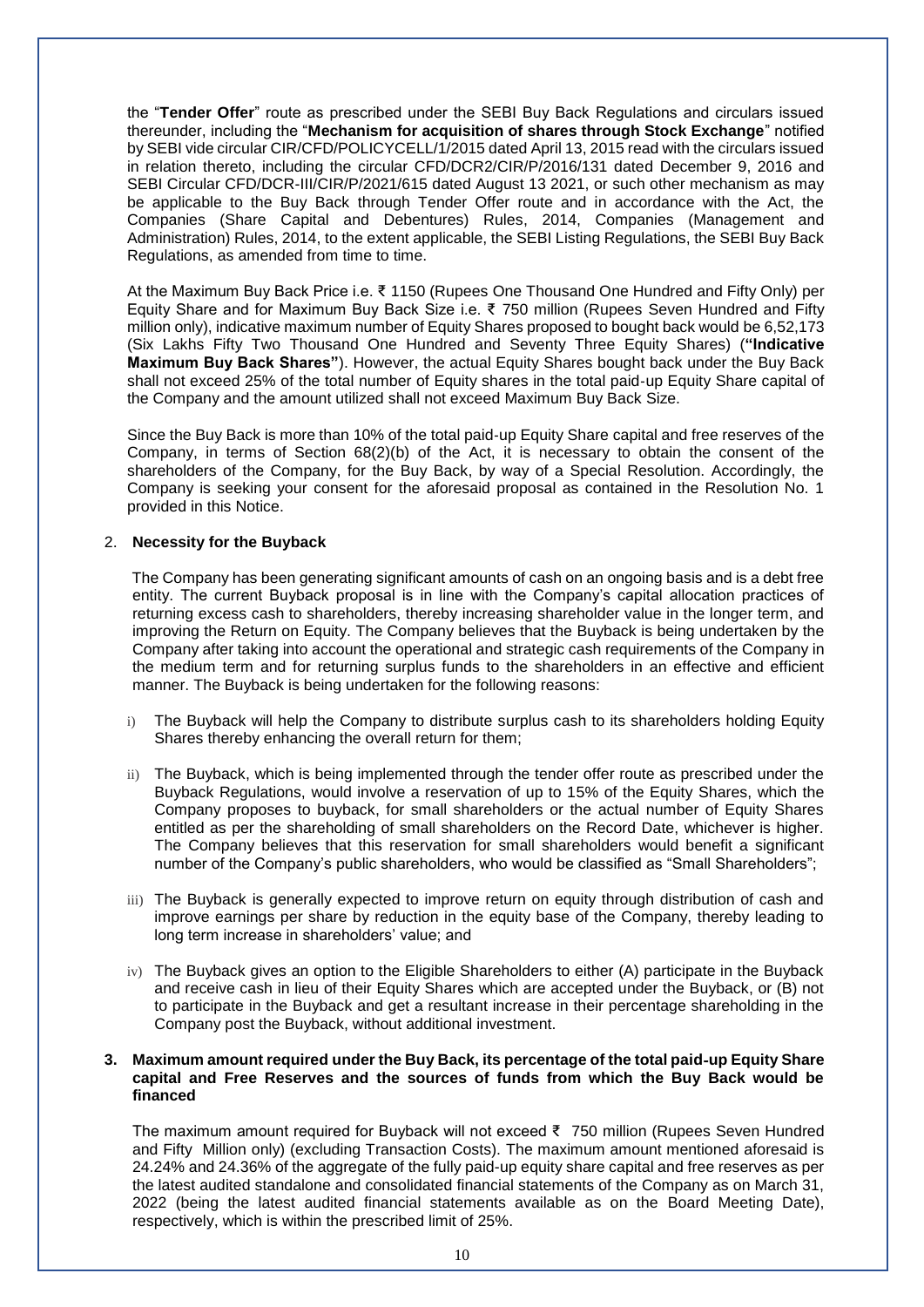The Buy Back would be financed out of Free Reserves of the Company. The Company shall transfer from its Free Reserves or securities premium account and/or such sources as may be permitted by law a sum equal to the nominal value of the Equity Shares bought back through the Buy Back to the Capital Redemption Reserve Account and the details of such transfer shall be disclosed in its subsequent audited balance sheet. The payments shall be made out of the Company's current surplus and/or cash balances and/or current investments and/or cash available from internal resources of the Company time to time at its absolute discretion. The Company confirms that as required under Section 68(2)(d) of the Act, the ratio of the aggregate of secured and unsecured debts owed by the Company shall be not more than twice the paid‐up Equity Share capital and Free Reserves after the Buy Back and that it has got sufficient source to pay‐off the consideration towards the Buy Back and would not borrow funds for the said purpose.

#### **4. Maximum Buy Back Price and the basis of arriving at the Maximum Buy Back Price**

The Equity Shares of the Company are proposed to be bought back at a maximum price of ₹1150 (Rupees One Thousand One Hundred and Fifty only) per equity share. The Maximum Buy Back Price has been arrived at after considering various factors including but not limited to the volume weighted average prices of the Equity Shares traded on the BSE Limited ("BSE") and the National Stock Exchange of India Limited ("NSE") where the Equity Shares are listed, the net worth of the Company, price earnings ratio, impact on other financial parameters and the possible impact of Buy Back on the earnings per share. However, the Board/Buy Back Committee is authorized to determine the specific price, the number of equity shares and other related particulars at which the Buy Back will be made at the time of the Public Announcement for Buy Back to the eligible shareholders.

The Maximum Buy Back Price represents:

- i) premium of 53.27% and 57.33% to the volume weighted average market price of the Equity Shares on the BSE and the NSE, respectively, during the 3 (three) months period preceding May 04, 2022, being the date of intimation to the Stock Exchanges regarding the Board Meeting Date (**"Intimation Date"**); and
- ii) premium of 53.63% and 53.94% to the volume weighted average market price of the Equity Shares on the BSE and the NSE, respectively, during the 2 (two) weeks preceding the Intimation Date; and
- iii) premium of 65.80% and 64.29% over the closing price of the Equity Shares on the BSE and the NSE respectively, as on the Intimation Date.
- iv) premium of 72.50% and 71.46% over the closing price of the Equity Share on BSE and NSE, respectively, as on May 12, 2022, being the Board Meeting Date.

The closing market price of the Equity Shares as on the Intimation Date was ₹ 693.60and ₹ 700.00 and as on the Board Meeting Date was ₹ 666.65 and ₹ 670.70 on the BSE and the NSE, respectively.

#### **5. Maximum number of securities that the Company proposes to Buy Back**

At Maximum Buy Back Price and Maximum Buy Back Size, the Indicative Maximum Buy Back Shares that can be bought back would be i.e. 6,52,173 (Six Lakhs Fifty Two Thousand One Hundred and Seventy Three fully paid‐up Equity Shares), representing 2.85% of the fully paid‐up Equity Shares of the Company. However, the actual bought back Equity Shares may exceed the Indicative Maximum Buy Back Shares, if the Buy Back price fixed by the Board/Buy Back Committee is less than the Maximum Buy Back Price, subject to number of Equity Shares bought back shall not exceed 25% of the total number of Equity shares in the total paid‐up Equity Share capital of the Company and the amount utilized shall not exceed Maximum Buy Back Size.

#### **6. Method to be adopted for the Buyback**

The Buy Back shall be on a proportionate basis from all the shareholders holding Equity Shares of the Company through the "**Tender Offer**" route, as prescribed under the SEBI Buy Back Regulations as per the Mechanism for acquisition of shares through Stock Exchange as prescribed by SEBI from time to time. The Buy Back will be implemented in accordance with the Act and rules thereunder to the extent applicable and on such terms and conditions as may be deemed fit by the Company. As required under the SEBI Buy Back Regulations, the Board/Buy Back Committee will announce the Record Date for determining the Eligible Shareholders. In due course, each Eligible Shareholder as on the Record Date will receive a Letter of Offer along with a Tender/Offer.

Form indicating the entitlement of the shareholder for participating in the Buy Back. The Equity Shares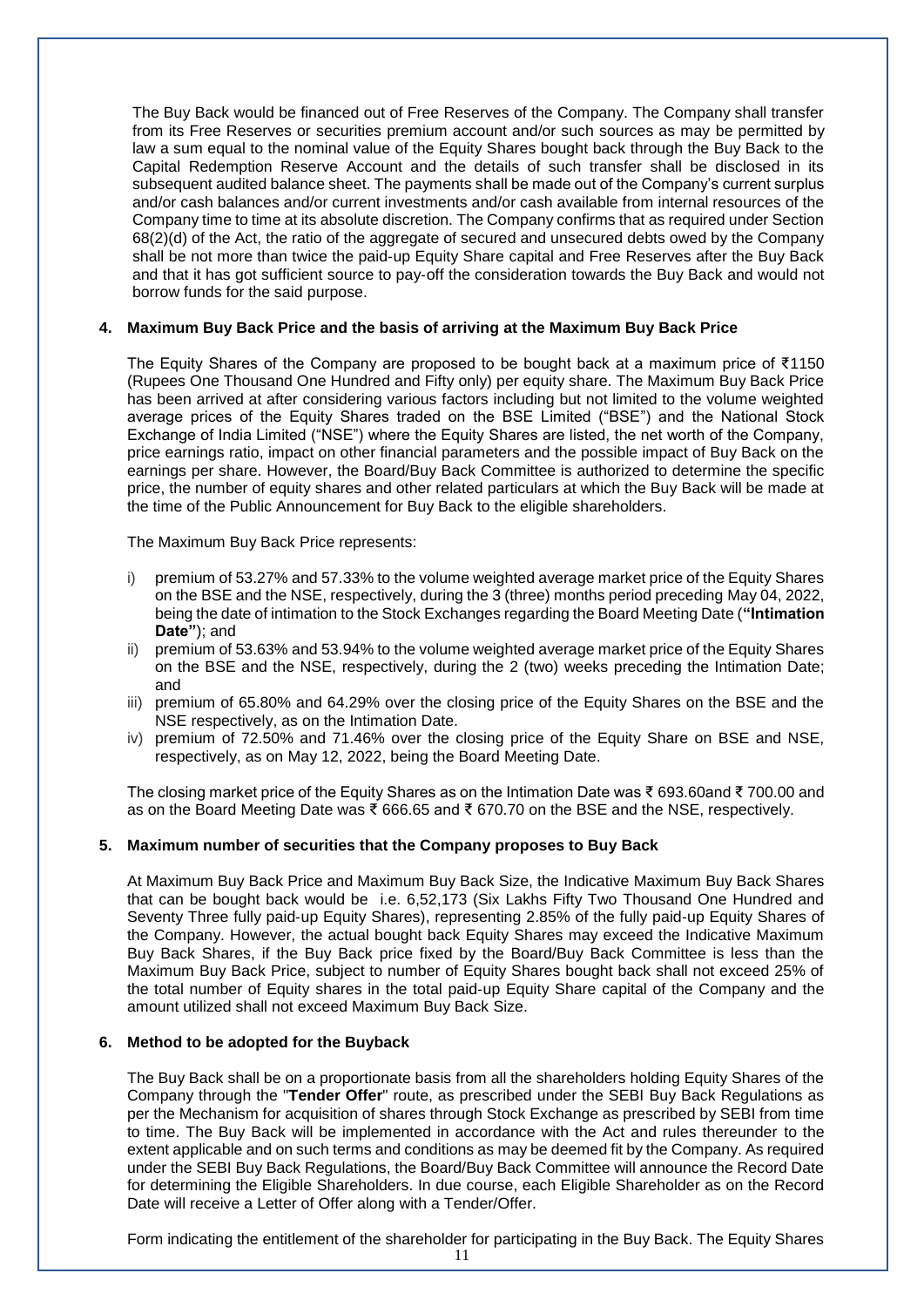to be bought back as a part of the Buy Back is divided in two categories:

- a. Reserved category for Small Shareholders; and
- b. General category for all other shareholders

As defined in Regulation 2(i)(n) of the SEBI Buy Back Regulations, a "**Small Shareholder**" is a shareholder who holds Equity Shares having market value, on the basis of closing price on recognized stock exchange in which highest trading volume in respect of such Equity Shares is recorded, as on Record Date, of not more than ₹ 2,00,000 (Rupees Two Lakhs only).

In accordance with the proviso to Regulation 6 of the SEBI Buy Back Regulations, 15% (Fifteen Percent) of the number of Equity Shares which the Company proposes to Buy Back or number of Equity Shares entitled as per the shareholding of small shareholders as on the Record Date, whichever is higher, shall be reserved for the Small Shareholders as part of this Buy Back. The Company believes that this reservation for Small Shareholders would benefit a large number of public shareholders, who would get classified as "Small Shareholder".

Based on the shareholding as on the Record Date, the Company will determine the entitlement of each shareholder to tender their Equity Shares in the Buy Back. This entitlement for each shareholder will be calculated based on the number of Equity Shares held by the respective shareholder as on the Record Date and the ratio of Buy Back applicable in the respective category to which such shareholder belongs.

Shareholders' participation in Buy Back will be voluntary. Shareholders holding Equity Shares of the Company can choose to participate and get cash in lieu of Equity Shares to be accepted under the Buy Back or they may choose not to participate and enjoy a resultant increase in their percentage shareholding, post Buy Back, without additional investment. Shareholders holding Equity Shares of the Company may also accept a part of their entitlement. Shareholders holding Equity Shares of the Company also have the option of tendering additional Equity Shares (over and above their entitlement) and participate in the shortfall created due to non-participation of some other shareholder, if any.

The maximum Equity Shares tendered under the Buy Back by any shareholder cannot exceed the number of Equity Shares held by the shareholder as on the Record Date. The Equity Shares tendered as per the entitlement by shareholders holding Equity Shares of the Company as well as additional Equity Shares tendered, if any, will be accepted as per the procedure laid down in SEBI Buy Back Regulations. The settlement of the Equity Shares tendered under the Buy Back is expected to be done using the "Mechanism for acquisition of shares through Stock Exchange" notified by SEBI vide circular CIR/CFD/POLICYCELL/1/2015 dated April 13, 2015 read with the SEBI's circular CFD/DCR2/CIR/P/2016/131 dated December 9, 2016 and SEBI Circular CFD/DCR-III/CIR/P/2021/615 dated August 13 2021, or such other circulars or notifications, as may be applicable. The Company shall Buy Back the Equity Shares tendered in physical form by Eligible Shareholders in terms of SEBI circular no. SEBI/HO/CFD/CMD1/CIR/P/2020/144 dated July 31, 2020.

Detailed instructions for participation in the Buy Back (tender of Equity Shares in the Buy Back) as well as the relevant time table will be included in the Letter of Offer which will be sent in due course to the shareholders holding Equity Shares of the Company as on the Record Date.

The Buy Back from shareholders who are residents outside India, including Foreign Corporate Bodies (including erstwhile Overseas Corporate Bodies) and Foreign Portfolio Investors, shall be subject to such approvals, if any and to the extent required from the concerned authorities including approvals from the Reserve Bank of India under Foreign Exchange Management Act, 1999 and the rules and regulations framed there under, and such approvals shall be required to be taken by such non‐resident Eligible Shareholders.

#### **7. Time limit for completing the Buyback**

Subject to receipt of regulatory consents and approvals, if any, the Buyback is proposed to be completed within 12 months from the date of passing of special resolution detailed in this Postal Ballot Notice.

#### **8. Compliance with Section 68(2)(c) of the Companies Act**

The aggregate paid‐up Equity Share capital and Free Reserves based on Standalone and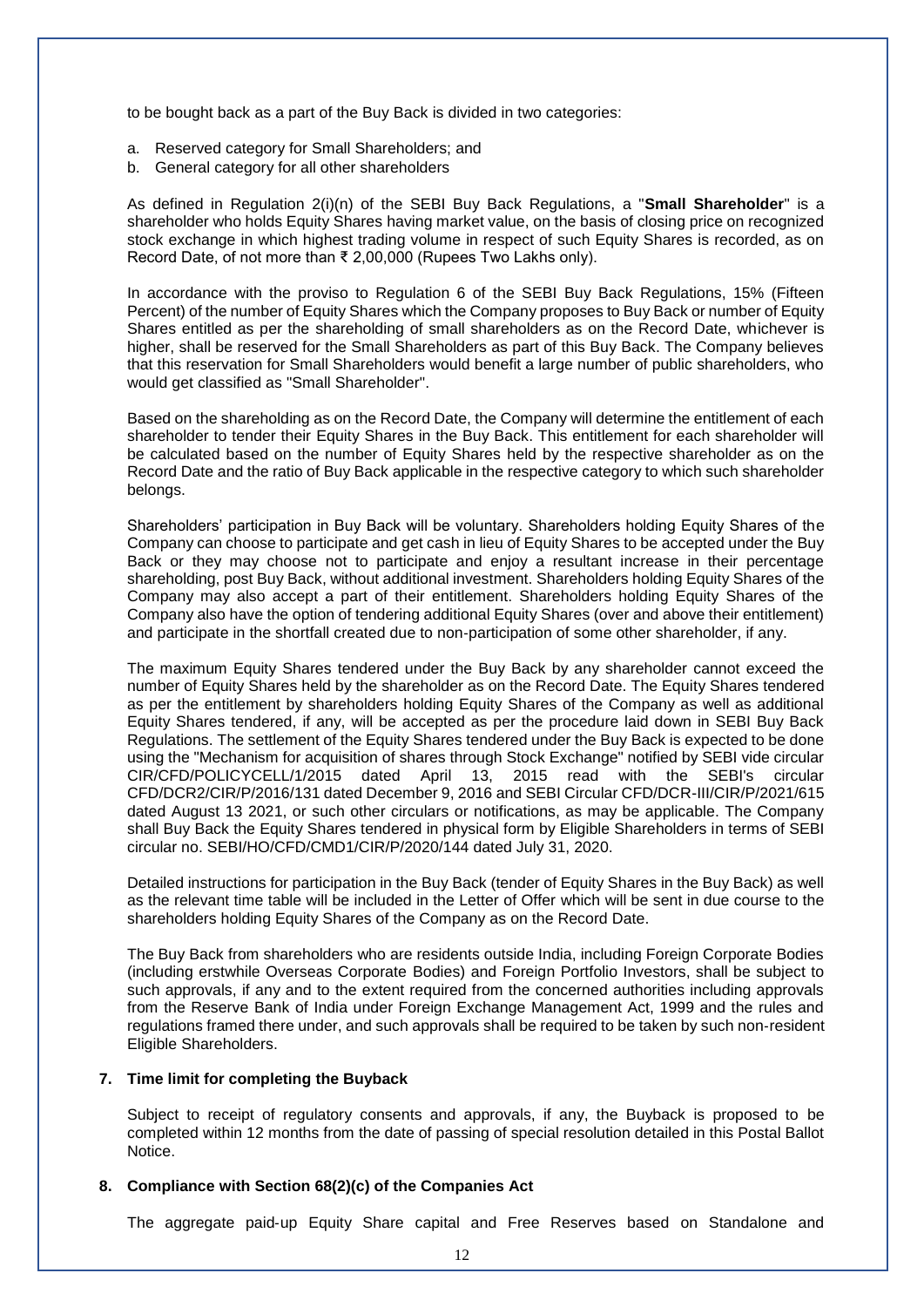Consolidated Financial Results as on March 31, 2022 is ₹ 3094.14 million and ₹ 3078.81 million respectively. Under the provisions of the Act, the funds deployed for the Buy Back cannot exceed 25% of the total paid‐up Equity Share capital and Free Reserves of the Company based on the latest Standalone and Consolidated Audited Financial Statements of the Company as at March 31, 2022 (being the date of the latest available Audited Standalone and Consolidated Financial Statements of the Company).

The maximum amount proposed to be utilized for the Buy Back, is not exceeding ₹ 750 million (Rupees Seven Hundred and Fifty Million only) and is therefore within the above-mentioned limit.

Further, in terms of the Act and the SEBI Buy Back Regulations, the number of Equity Shares that can be bought back in any financial year shall not exceed 25% of the total number of Equity shares in the total paid‐up Equity Share capital of the Company in that financial year.

#### **9. The aggregate shareholding of the Promoters and members of the Promoter Group, Director, Key Managerial Personnel and of persons who are in control of the Company as on the date of this Notice**

The aggregate shareholding of the Promoter and Promoter Group and persons who are in control as on the Board Meeting Date and the date of this Postal Ballot Notice, i.e., May 12, 2022, are as follows:

| Sr. | Name of the shareholder | Nos.<br><b>of</b>      | Equity   % of Shareholding |
|-----|-------------------------|------------------------|----------------------------|
| No. |                         | <b>Shares held</b>     |                            |
|     | Mr. J Murugavel.        | $1.14.81.016$   50.13% |                            |
|     | Mrs. Deepa M.           | 4.007                  | 0.02%                      |
|     | Mr. J Ravi              |                        | Negligible                 |

Shareholding of Directors and Key Managerial Personnel:

| Sr.<br>No. | Name of the shareholder    | <b>Equity</b><br>Nos.<br><b>of</b><br><b>Shares held</b> | % of Shareholding |
|------------|----------------------------|----------------------------------------------------------|-------------------|
|            | Mr. George Zacharias       | 30.387                                                   | 0.13%             |
|            | Mr. Milind Shripad Sarwate | 5.324                                                    | $0.02\%$          |
|            | Mr. Sushanth S Pai         | 10.250                                                   | 0.04%             |
| Δ          | Mr. S Vijayanand           |                                                          | Negligible        |

Except as stated above, none of the Directors or Key Managerial Personnel of the Company holds any Equity Shares in the Company.

**10. Aggregate number of Equity Shares purchased or sold as well as minimum and maximum price at which such purchases and sales were made along with relevant dates by Promoters and members of Promoters Group, Director, Key Managerial Personnel and of persons who are in control of the Company for a period of six months preceding the date of the Board Meeting at which the Buy Back was approved i.e. , May 12, 2022 (date of this notice)**

Except as provided below, no Equity Shares of the Company have been purchase/sold by Promoters/any members of the Promoters Group, Director, Key Managerial Personnel and of persons who are in control of the Company during the period from six months preceding the date of the Board Meeting at which the Buy Back was approved:

| Sr.<br>No.     | Name of the<br>shareholder | <b>Aggregate</b><br>number of<br><b>Equity</b><br><b>Shares</b><br>purchased<br>/ sold | <b>Nature</b><br><b>of</b><br><b>Transaction</b> | <b>Minimum</b><br>Price $(\bar{\tau})$ | <b>Date</b><br>of<br><b>Minimum</b><br><b>Price</b> | <b>Maximum</b><br>Price $(\bar{\tau})$ | <b>Date</b><br><b>of</b><br><b>Maximum</b><br><b>Price</b> |
|----------------|----------------------------|----------------------------------------------------------------------------------------|--------------------------------------------------|----------------------------------------|-----------------------------------------------------|----------------------------------------|------------------------------------------------------------|
| $\mathbf{1}$ . | Murugavel                  | 2250                                                                                   | Market                                           | 871.00                                 | $29 - 12 -$                                         | 890.35                                 | $29 - 12 -$                                                |
|                | Janakiraman                |                                                                                        | Purchase                                         |                                        | 2021                                                |                                        | 2021                                                       |
| 2.             | S<br>Sushanth              | 3000                                                                                   | <b>ESOP</b>                                      | 399.55                                 | $04-03-$                                            | 600.45                                 | $11 - 05 -$                                                |
|                | Pai                        |                                                                                        |                                                  |                                        | 2022                                                |                                        | 2022                                                       |

#### **11. Intention of Promoter and Promoter Group to participate in Buyback**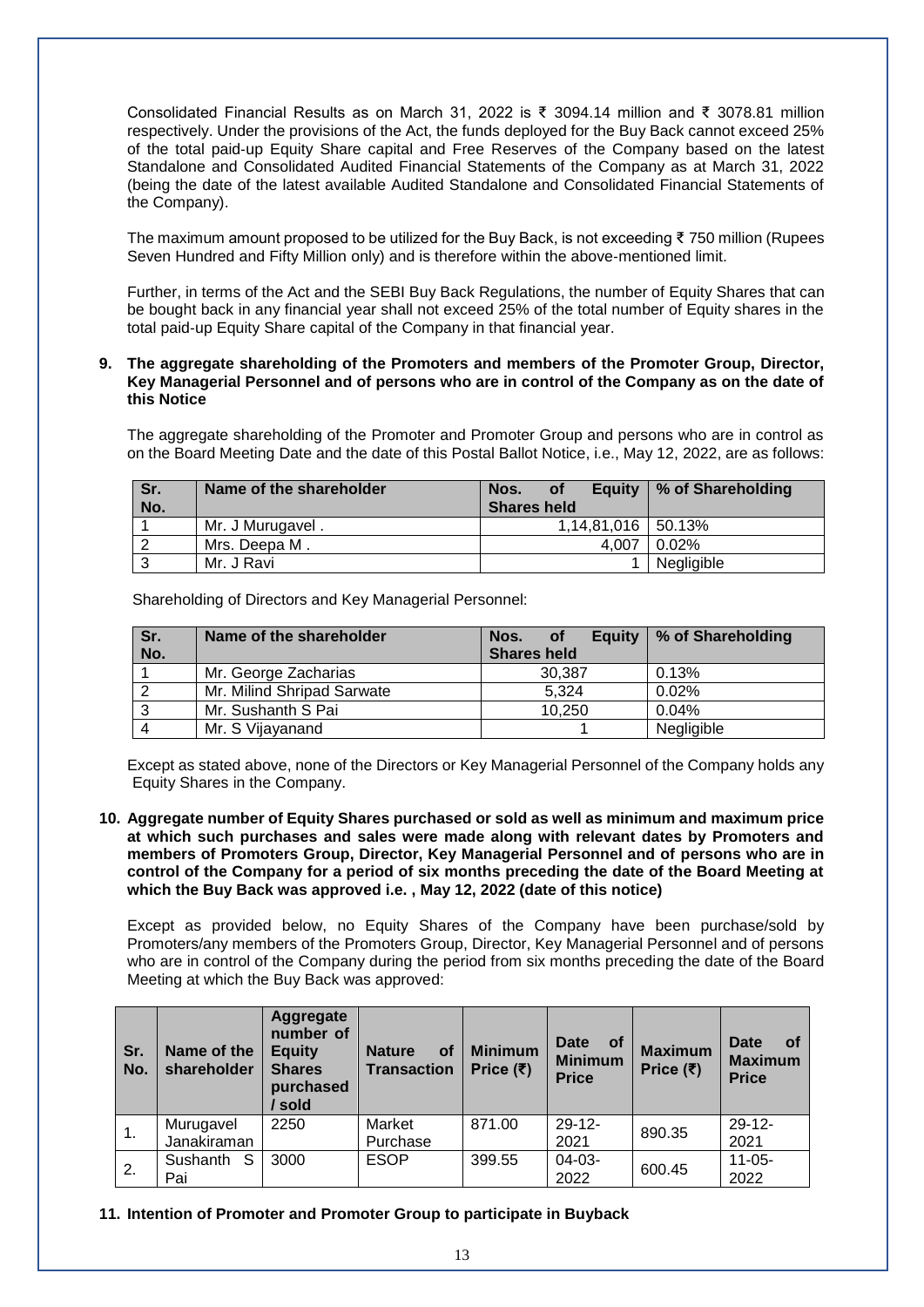In terms of the Buyback Regulations, under the tender offer route, the Promoter and Promoter Group have an option to participate in the Buyback. In this regard, the Promoter and Promoter Group shareholders have expressed their intention not to participate in the Buyback vide their letters dated May 12, 2022.

- 12. The Buyback will not result in any benefit to Promoter and Promoter Group or any Directors of the Company except to the extent of the cash consideration received by them from the Company pursuant to their respective participation, if any, in the Buyback in their capacity as equity shareholders of the Company, and the change in their shareholding as per the response received in the Buyback, as a result of the extinguishment of Equity Shares which will lead to reduction in the equity share capital of the Company post Buyback.
- 13. The Company hereby confirms that there are no defaults (either in the past or subsisting) subsisting in the repayment of deposits, interest payment thereon, redemption of debentures or payment of interest thereon or redemption of preference shares or payment of dividend due to any shareholder, or repayment of any term loans or interest payable thereon to any financial institution or banking Company.

#### **14. Confirmations from the Board of Directors of the Company**

The Board of Directors of the Company has confirmed that it has made a full enquiry into the affairs and prospects of the Company and, after taking into account the financial position of the Company including the projections and also considering all contingent liabilities, has formed the opinion that:

- i) That immediately following the Board Meeting held on May 12, 2022 and the date on which the results of the postal ballot including e-voting for the proposed Buyback will be announced, there will be no grounds on which the Company could be found unable to pay its debts;
- ii) That as regards the Company's prospects for the year immediately following the Board Meeting held on May 12, 2022 and the date on which the results of the postal ballot including e-voting for the proposed Buyback will be announced, having regard to Board's intentions with respect to the management of the Company's business during that year and to the amount and character of the financial resources which will, in the Board's view, be available to the Company during that year, the Company will be able to meet its liabilities as and when they fall due and will not be rendered insolvent within a period of one year from that date; and
- iii) That in forming the aforementioned opinion, the Board has taken into account the liabilities (including prospective and contingent liabilities) as if the Company were being wound up under the provisions of the Companies Act and the Insolvency and Bankruptcy Code, 2016, as amended.

#### **15. Confirmation from the Company as per the provisions of the SEBI Buy Back Regulations and the Act:**

The Board confirms that:

- (a) All the Equity Shares for Buyback are fully paid up;
- (b) The Company shall not issue and allot any equity shares or specified securities (including by way of bonus or convert any outstanding ESOPs/outstanding instruments into Equity Shares) from the date of resolution passed by the Shareholders approving the Buyback till the expiry of the Buyback period, i.e., the date on which the payment of consideration is made to the shareholders who have accepted the Buyback;
- (c) The Company shall not raise further capital for a period of one year from the expiry of the Buyback period, i.e., the date on which the payment of consideration is made to the shareholders who have accepted the Buyback, except in discharge of subsisting obligations such as conversion of warrants, stock option schemes, sweat equity or conversion of preference shares or debentures into Equity Shares;
- (d) The Company has not undertaken a buyback of any of its securities during the period of one year immediately preceding the Board Meeting Date.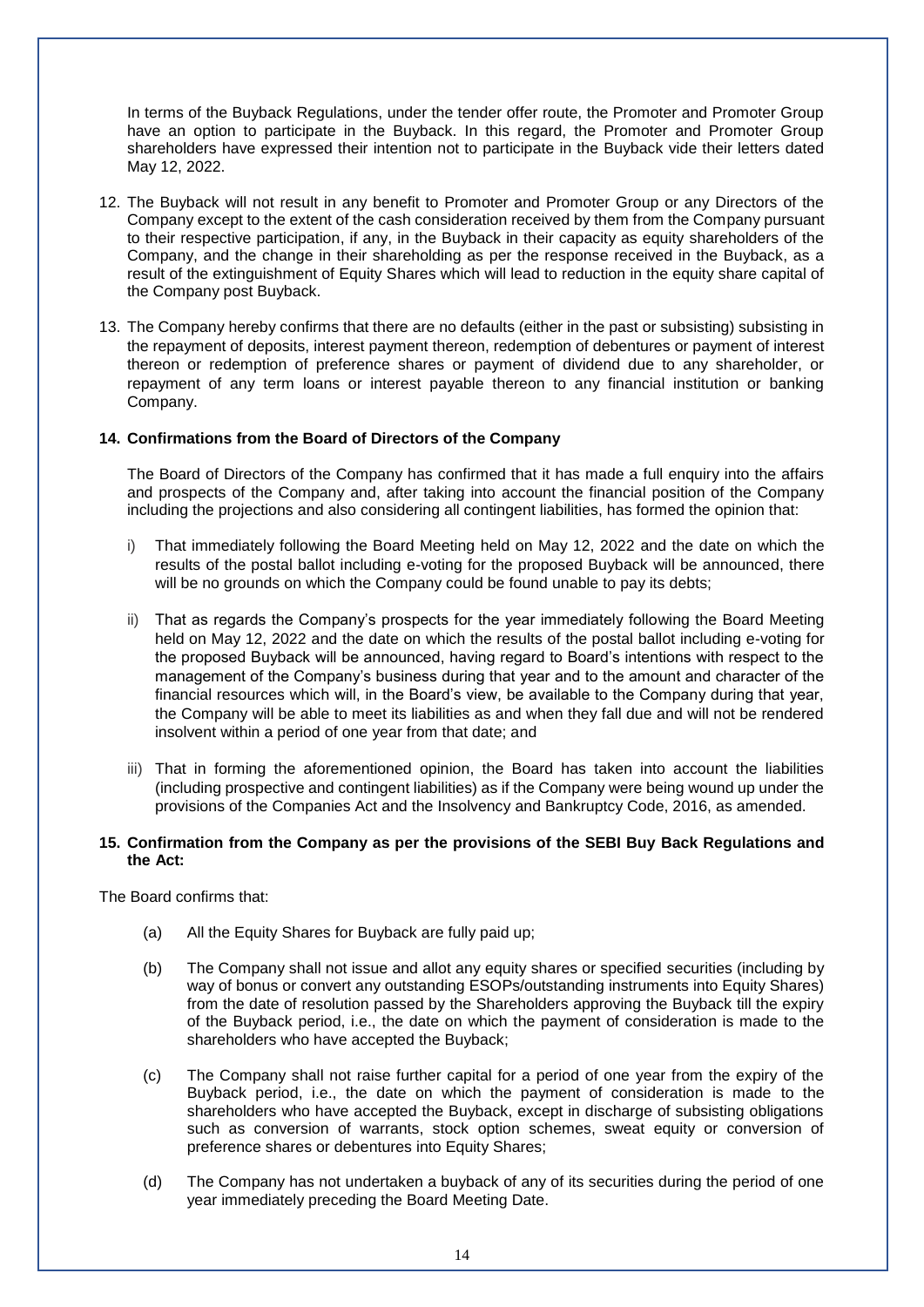- (e) The Company shall not buy back locked-in Equity Shares and non-transferable Equity Shares till the pendency of the lock-in or till the Equity Shares become transferable;
- (f) The Company shall not buy back its Equity Shares from any person through negotiated deal whether on or off the Stock Exchanges or through spot transactions or through any private arrangement in the implementation of the Buyback;
- (g) The Company has been in compliance with sections 92, 123, 127 and 129 of the Act;
- (h) The Maximum Buyback Size i.e., 750 million (Rupees Seven Hundred and Fifty million only) does not exceed 25% of the fully paid-up Equity Share capital and free reserves as per the latest audited standalone and consolidated financial statements of the Company as at March 31, 2022;
- (i) The Company shall not withdraw the Buyback after the draft letter of offer is filed with SEBI or public announcement of the Buyback is made;
- (j) The Company shall not make any offer of buy back within a period of one year reckoned from the expiry of the Buyback period i.e., the date on which the payment of consideration is made to the shareholders who have accepted the Buyback;
- (k) There is no pendency of any scheme of amalgamation or compromise or arrangement pursuant to the provisions of the Act;
- (l) The buyback shall be completed within a period of one (1) year from the date of passing of this special resolution approving the buyback through postal ballot;
- (m) As required under Section 68(2)(d) of the Act, the ratio of the aggregate of secured and unsecured debts owed by the Company shall not be more than twice the paid-up Equity Share capital and free reserves after the Buyback;
- (n) There are no defaults subsisting in the repayment of deposits accepted either before or after the commencement of the Act, interest payment thereon, redemption of debentures or preference shares or payment of dividend to any shareholder, or repayment of any term loan or interest payable thereon to any financial institution or banking company.
- (o) In case any such default has ceased to subsist, a period of more than three years has lapsed.
- (p) The Company shall not directly or indirectly facilitate the Buyback:
	- (i) through any subsidiary company including its own subsidiary company; or
	- (ii) through any investment company or group of investment companies.
- (q) The Equity Shares bought back by the Company will be extinguished and physically destroyed in the manner prescribed under the Buyback Regulations and the Act within 7 (seven) days of the expiry of the Buyback period, i.e., the date on which the payment of consideration is made to the shareholders who have accepted the Buyback;
- (r) The consideration for the Buyback shall be paid only by way of cash;
- (s) That the maximum number of Equity Shares proposed to be purchased under the Buyback does not exceed 25% of the total number of Equity Shares in paid-up Equity Share capital of the Company as on date of the Board meeting dated May 12, 2022;
- (t) The Company shall not allow buy back of its shares unless the consequent reduction of its share capital is affected;
- (u) The Company shall not utilise any funds borrowed from banks or financial institutions in fulfilling its obligations under the Buyback;
- (v) The Company shall not buy-back its shares or other specified securities so as to delist its shares or other specified securities from the stock exchange as per Regulation 4(v) of Buyback Regulation;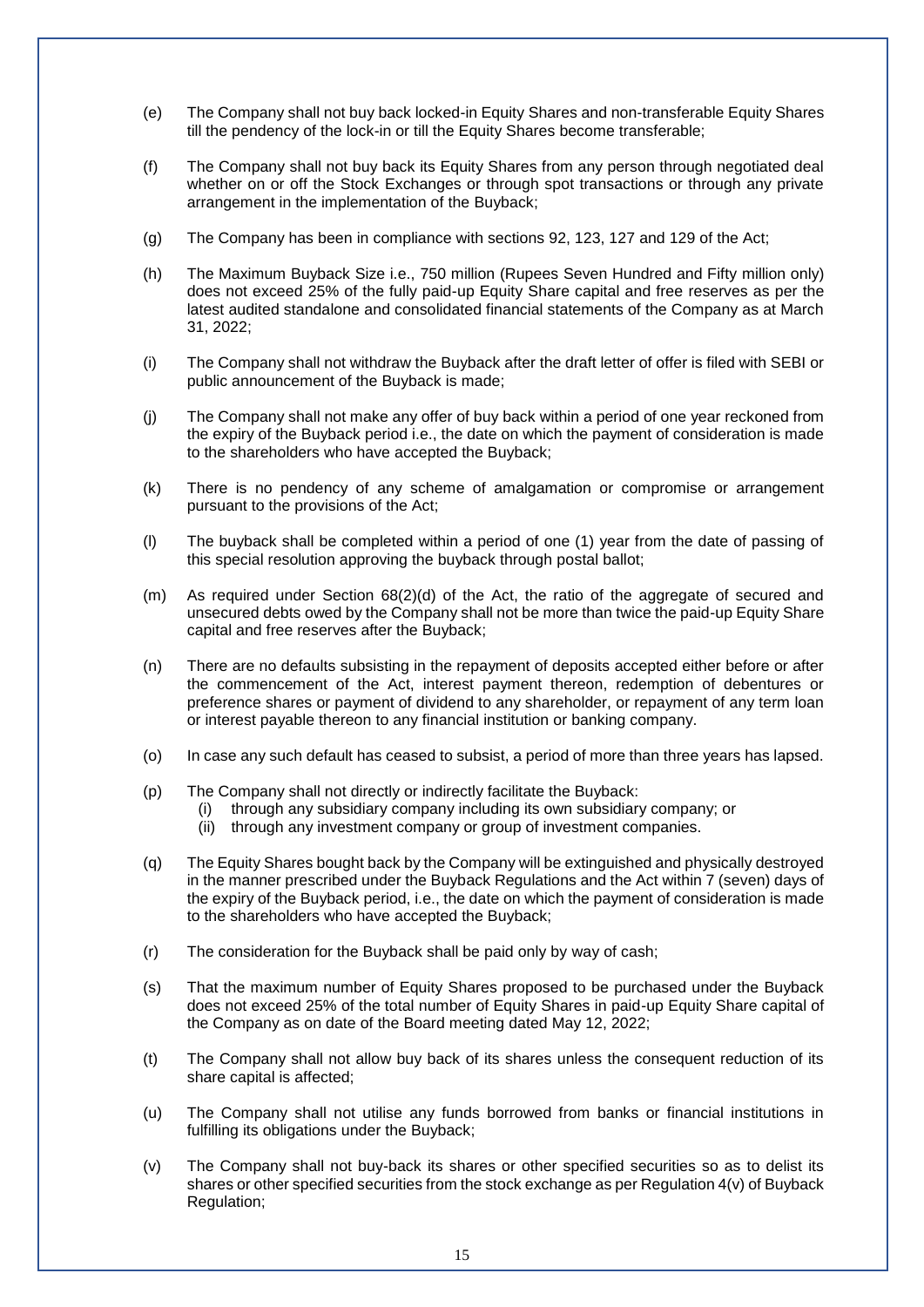- (w) As per Regulation 24(i)(e) of the SEBI Buyback Regulations, the promoters and members of promoter group, and their associates be advised that they shall not deal in the Equity Shares or other specified securities of the Company either through the stock exchanges or off-market transactions (including inter-se transfer of Equity Shares among the promoters and members of promoter group) from the date of the Board Resolution passed on May 12, 2022 till the closing of the Buyback offer;
- (x) The statements contained in all the relevant documents in relation to the Buyback shall be true, material and factual and shall not contain any mis-statements or misleading information. The Company shall comply with the statutory and regulatory timelines in respect of the buyback in such manner as prescribed under the Companies Act and/or the Buyback Regulations and any other applicable laws;
- (y) The Company shall transfer from its free reserves or securities premium account, a sum equal to the nominal value of the Equity Shares bought back through the Buyback to the Capital Redemption Reserve account;
- **16. Report addressed to the Board of Directors by the Company's Auditors on the permissible capital payment and the opinion formed by Directors regarding insolvency**

The text of the Report dated May 12, 2022 of S.R. Batliboi & Associates LLP, the Statutory Auditors of the Company, addressed to the Board of Directors of the Company is reproduced below:

#### *Quote*

**Independent Auditor's Report on the proposed buy back of equity shares pursuant to the requirements of Section 68 and Section 70 of the Companies Act, 2013 and Clause (xi) of Schedule I of the Securities and Exchange Board of India (Buy-back of Securities) Regulations, 2018 as amended**

The Board of Directors Matrimony.com Limited No. 94, TVH Beliciaa Towers, Tower II, 5th Floor, MRC Nagar, Raja Annamalaipuram, Chennai- 600028

- 1. This Report is issued in accordance with the terms of our service scope letter engagement letter dated May 4, 2022 and master engagement agreement dated April 28, 2022 with Matrimony.com Limited (hereinafter the "Company").
- 2. The proposal of the Company to buy back its equity shares in pursuance of the provisions of Section 68 and 70 of the Companies Act, 2013 ("the Act") and Clause (xi) of Schedule I of Securities and Exchange Board of India (Buy-back of Securities) Regulations, 2018, as amended ("the SEBI Buyback Regulations") has been approved by the Board of Directors of the Company in their meeting held on May 12, 2022. The proposal for buyback is subject to the approval of the shareholders of the Company. The Company has prepared the attached "Statement of determination of the permissible capital payment for proposed buyback of equity shares" (the "Statement") which we have initialed for identification purposes only.

#### **Board of Directors Responsibility**

- 3. The preparation of the Statement is the responsibility of the Board of Directors of the Company, including the preparation and maintenance of all accounting and other relevant supporting records and documents. This responsibility includes the design, implementation and maintenance of internal control relevant to the preparation and presentation of the Statement and applying an appropriate basis of preparation; and making estimates that are reasonable in the circumstances.
- 4. The Board of Directors are responsible to make a full inquiry into the affairs and prospects of the Company and to form an opinion as specified in clause (x) of Schedule I to the SEBI Buyback Regulations on reasonable grounds and that the Company will not, having regard to its state of affairs, will not be rendered insolvent within a period of one year from that date. The Board of Directors are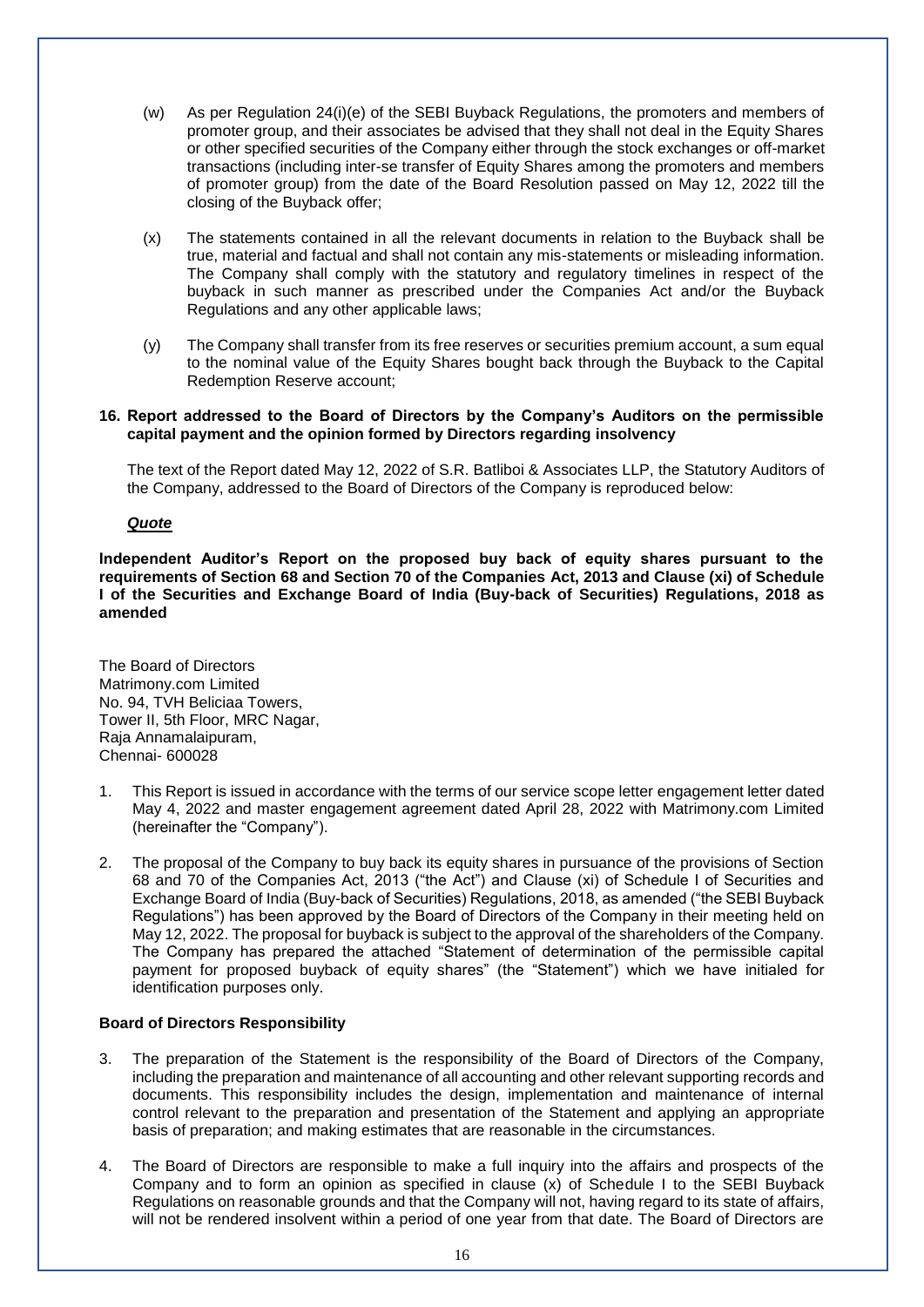also responsible for ensuring that the Company complies with the requirements of the Act and SEBI Buyback Regulations.

#### **Auditor's Responsibility**

- 5. Pursuant to the requirements of the Act and SEBI Buyback Regulations, it is our responsibility to provide reasonable assurance:
	- (i) Whether we have inquired into the state of affairs of the Company in relation to its audited standalone and consolidated financial statements for year ended March 31, 2022.
	- (ii) Whether the amount of permissible capital payment for the proposed buyback of the equity shares as included in the Statement has been properly determined in accordance with the provisions of Section 68(2)(c) of the Act and Regulation 4(i) of the SEBI Buyback Regulations;
	- (iii)Whether the Board of Directors have formed the opinion as specified in clause (x) of Schedule I to the SEBI Buyback Regulations on reasonable grounds and that the Company will not, having regard to its state of affairs, will not be rendered insolvent within a period of one year from that date.
- 6. The audited standalone and consolidated financial statements, referred to in paragraph 5(i) above, have been audited by us on which we issued an unmodified audit opinion vide our reports dated May 12, 2022. Our audits of these financial statements were conducted in accordance with the Standards on Auditing, as specified under Section 143(10) of the Act and other applicable authoritative pronouncements issued by the Institute of Chartered Accountants of India. Those Standards require that we plan and perform the audit to obtain reasonable assurance about whether the financial statements are free of material misstatement.
- 7. We conducted our examination of the Statement in accordance with the Guidance Note on Reports or Certificates for Special Purposes issued by the Institute of Chartered Accountants of India. The Guidance Note requires that we comply with the ethical requirements of the Code of Ethics issued by the Institute of Chartered Accountants of India.
- 8. We have complied with the relevant applicable requirements of the Standard on Quality Control (SQC) 1, Quality Control for Firms that Perform Audits and Reviews of Historical Financial Information, and Other Assurance and Related Services Engagements.
- 9. Our scope of work did not involve us performing audit tests for the purposes of expressing an opinion on the fairness or accuracy of any of the financial information or the financial results of the Company taken as a whole. We have not performed an audit, the objective of which would be the expression of an opinion on the financial results, specified elements, accounts or items thereof, for the purpose of this report. Accordingly, we do not express such opinion.
- 10. A reasonable assurance engagement involves performing procedures to obtain sufficient appropriate evidence on the applicable criteria mentioned in paragraph 5 above. The procedures selected depend on the auditor's judgement, including the assessment of the risks associated with the applicable criteria. Our procedures included the following in relation to the Statement:
	- i) We have inquired into the state of affairs of the Company in relation to its audited standalone and consolidated financial statements for the year ended March 31, 2022. We have obtained and read the audited standalone and consolidated financial statements for the year ended March 31, 2022 including the unmodified audit opinions dated May 12, 2022;
	- ii) Read the Articles of Association of the Company and noted the permissibility of buyback;
	- iii) Traced the amounts of paid-up equity share capital, retained earnings and securities premium as mentioned in Statement from the audited standalone and consolidated financial statements for the year ended March 31, 2022.
	- iv) Examined that the ratio of debt owned by the Company, if any, is not more than twice the capital and its free reserve after such buy-back.
	- v) Obtained from Company Secretary a certified copy of the minutes of the meeting of the Board of Directors in which the proposed buy-back was approved and compared the buy-back amount with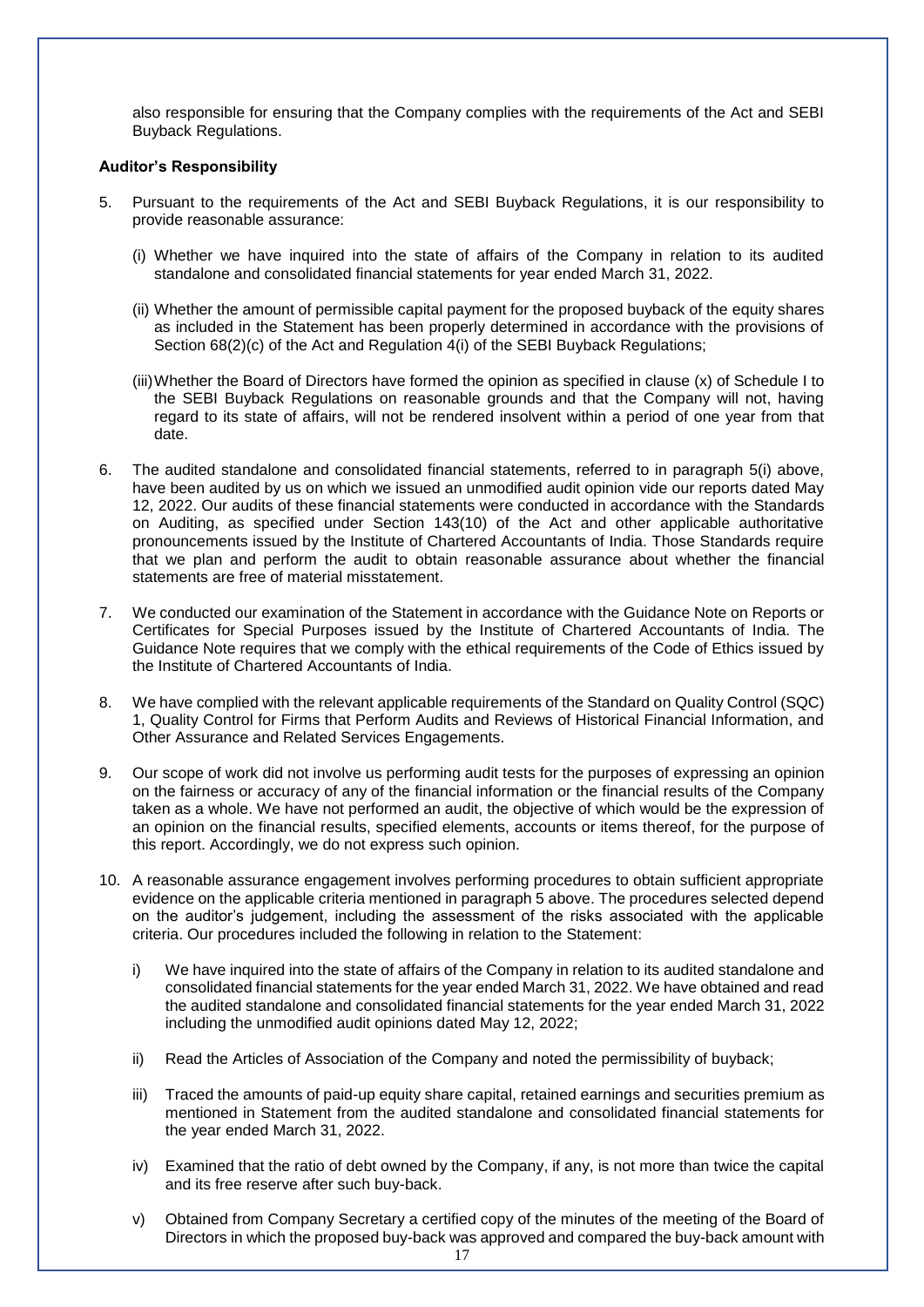the permissible limit computed in accordance with section 68(2)(c) of the Act and Regulation 4(i) of the SEBI Buyback Regulations detailed in the Statement;

- vi) Obtained from Company Secretary a certified copy of the minutes of the meeting of the Board of Directors in which the proposed buy-back was approved and read the Board had formed the opinion as specified in SEBI Buyback Regulations on reasonable grounds that the Company will not, having regard to the state of affairs, be rendered insolvent within a period of one year from that date.
- vii) Obtained necessary representations from the management of the Company.

#### **Opinion**

- 11. Based on our examination as above, and the information and explanations given to us, we report that:
	- (i) We have inquired into the state of affairs of the Company in relation to its audited standalone and consolidated financial statements for year ended March 31, 2022.
	- (ii) The amount of permissible capital payment for proposed buyback of the equity shares as included in the Statement has been properly determined in accordance with the provisions of Section 68(2)(c) of the Act and Regulation 4(i) of the SEBI Buyback Regulations;
	- (iii) the Board of Directors of the Company in their meeting held on May 12, 2022 have formed their opinion as specified in clause (x) of Schedule I of the SEBI Buyback Regulations on reasonable grounds and that the Company will not, having regard to its state of affairs, will not be rendered insolvent within a period of one year from that date.

#### **Restriction on Use**

12. The Report is addressed to and provided to the Board of Directors of the Company pursuant to the requirements of Section 68 and Section 70 of the Act read with Clause (xi) of Schedule I of SEBI Buyback Regulations solely to enable them to include it (a) in the explanatory statement to be included in the postal ballot notice to be circulated to the shareholders, (b) in the public announcement to be made to the Shareholders of the Company, (c) in the draft letter of offer and letter of offer to be filed with the Securities and Exchange Board of India, the stock exchanges, the Registrar of Companies the National Securities Depository Limited and the Central Depository Securities (India) Limited, (iv) can be shared with the merchant banker involved in connection with the proposed buyback of equity shares of the Company for onward submission to SEBI and stock exchanges. This report should not be used by any other person or for any other purpose. Accordingly, we do not accept or assume any liability or any duty of care for any other purpose or to any other person to whom this report is shown or into whose hands it may come. We have no responsibility to update this report for events and circumstances occurring after the date of this report.

For **S.R. Batliboi & Associates LLP** Chartered Accountants **ICAI Firm Registration Number:** 101049W/E300004

**per Aravind K** Partner Membership Number: 221268 UDIN: 22221268AIVNVW7568 Place of Signature: Chennai Date: May 12, 2022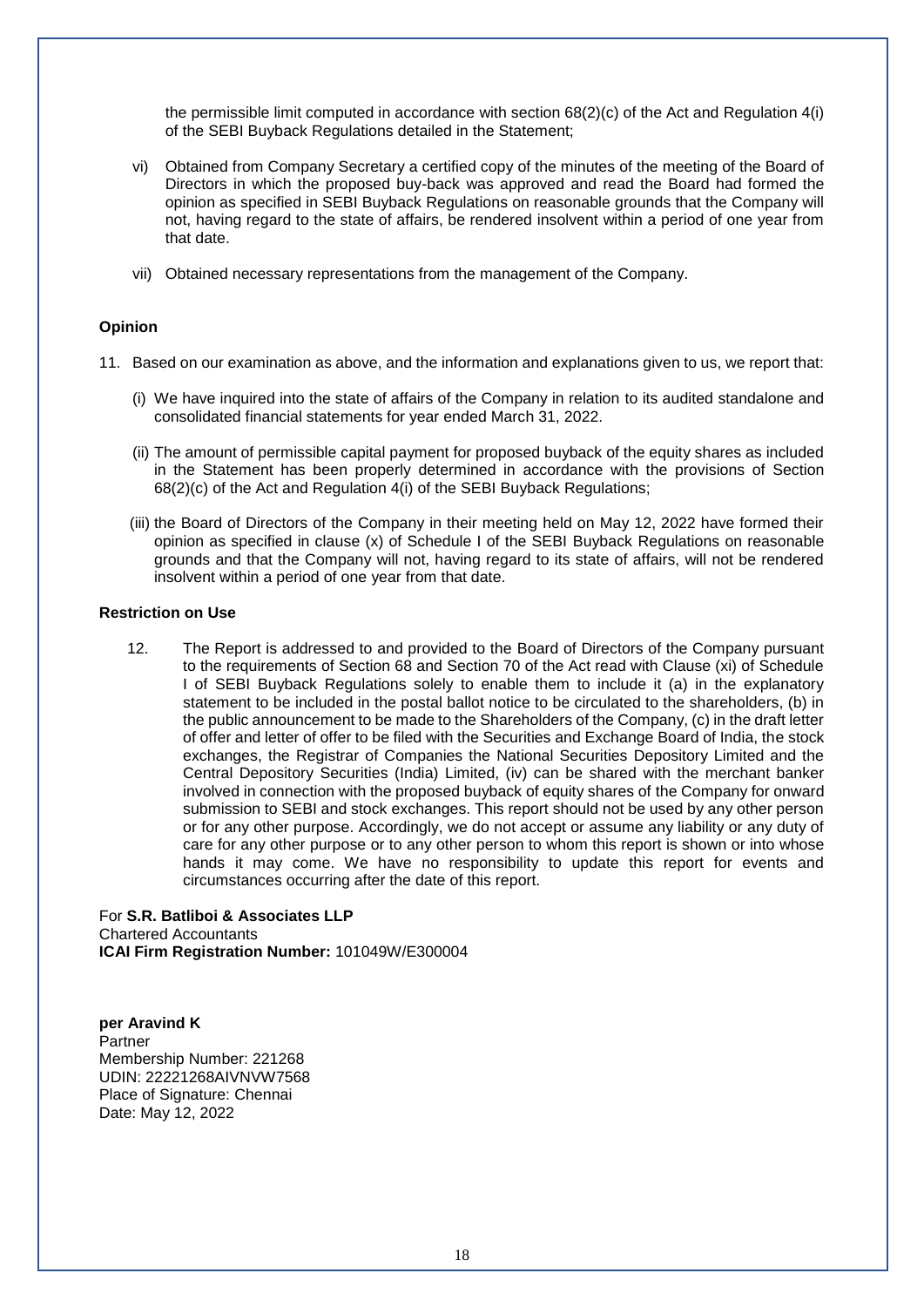#### **Annexure**

**Statement of determination of the permissible capital payment for proposed buyback of equity shares ("the Statement") in accordance with Section 68 of the Companies Act, 2013 ("the Act") and Regulation 4 of the Buy-back Regulations (SEBI Regulations), based on the audited standalone and consolidated financial statements as at and for the year ended March 31, 2022**

|                                                                                                                                                                                                                              |                   |                                                                               | (INR in lakhs)                                                           |
|------------------------------------------------------------------------------------------------------------------------------------------------------------------------------------------------------------------------------|-------------------|-------------------------------------------------------------------------------|--------------------------------------------------------------------------|
| <b>Particulars</b>                                                                                                                                                                                                           |                   | Amount as<br>per<br><b>Standalone</b><br><b>Financial</b><br><b>Statement</b> | Amount as<br>per<br>Consolidated<br><b>Financial</b><br><b>Statement</b> |
|                                                                                                                                                                                                                              |                   |                                                                               |                                                                          |
| a) Paid-up equity share capital as at March 31, 2022<br>b) Free reserves as per Section 68 of Companies Act,<br>2013                                                                                                         | [A]               | 1,144.94                                                                      | 1,144.94                                                                 |
| Retained earnings                                                                                                                                                                                                            | [B]               | 16,843.40                                                                     | 16,690.06                                                                |
| Securities premium                                                                                                                                                                                                           | [C]               | 12,953.10                                                                     | 12,953.10                                                                |
| Total free reserves as at March 31, 2022                                                                                                                                                                                     | $[D] = [B]+[C]$   | 29,796.50                                                                     | 29,643.16                                                                |
| Total of Equity paid-up capital and free reserves as at<br>March 31, 2022                                                                                                                                                    | $[E] = [A]+[D]$   | 30,941.44                                                                     | 30,788.10                                                                |
| Maximum amount permissible for buyback under Section<br>68 of the Act read with Regulation 4 of SEBI Regulations,<br>i.e., 25% of the total paid-up capital, free reserves and<br>securities premium of financial statements | $[F] = [E] * 25%$ | 7,735.36                                                                      | 7,697.02                                                                 |

#### **Notes:**

a. The buyback is authorised by its articles of association and approved by the Board of Directors via Board resolution dated May 12, 2022, subject to shareholders' approval.

b. Maximum amount permitted by Board Resolution dated May 12 2022 approving buy-back, subject to shareholders' approval, based on the audited financial statement as at and for the year ended March 31, 2022 is INR 7500 lakhs.

#### *Unquote*

All the material documents referred to in the Notice and Explanatory Statement such as the Memorandum and Articles of Association of the Company, relevant Board resolution for the Buyback, the Auditors Report dated May 12, 2022 and the audited standalone and consolidated financial statements as at 31<sup>st</sup> March 2022 are available for inspection by the shareholders of the Company at its Registered Office on any working day between 10:00 a.m. and 4:00 p.m. to the last date of receipt of Postal Ballot Form specified in the accompanying Notice.

In the opinion of the Board, the proposal for the Buyback is in the interest of the Company and its shareholders holding Equity Shares of the Company. The Directors, therefore, recommend the special resolution as set out in the accompanying Notice for approval by the shareholders.

None of the Directors or any Key Managerial Personnel of the Company or their respective relatives are in anyway, concerned or interested, financially or otherwise, either directly or indirectly in passing of the said resolution, save and except to the extent of their respective interest as shareholders of the Company, as applicable.